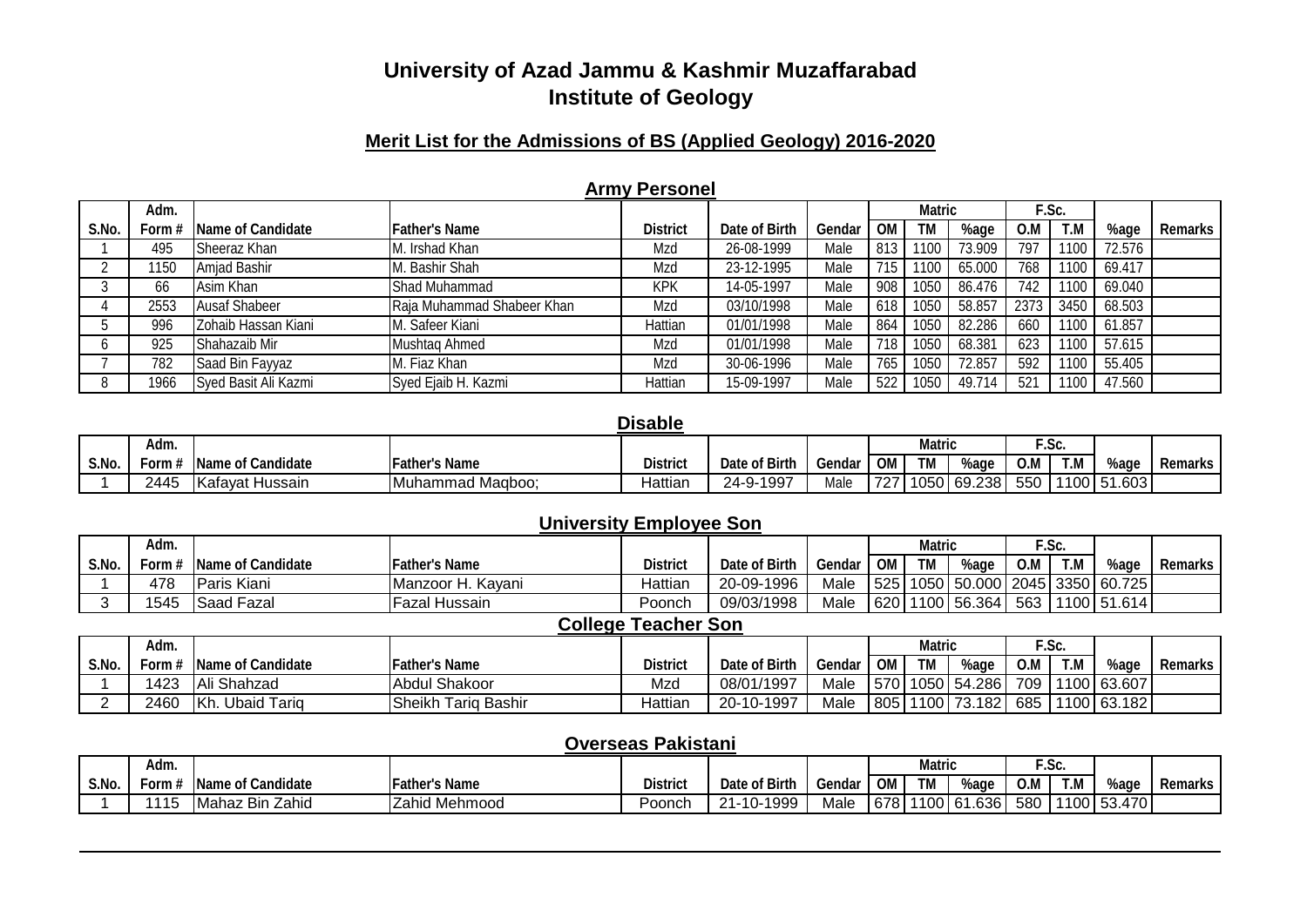## **School Teacher Son**

|       | Adm.     |                          |                        |                 |               |        |           | Matric |        |      | F.Sc. |        |         |
|-------|----------|--------------------------|------------------------|-----------------|---------------|--------|-----------|--------|--------|------|-------|--------|---------|
| S.No. | Form $#$ | <b>Name of Candidate</b> | <b>Father's Name</b>   | <b>District</b> | Date of Birth | Gendar | <b>OM</b> | TM     | %age   | 0.M  | T.M   | %age   | Remarks |
|       | 1000     | Haris Fida Abbasi        | Fida H. Abbasin        | Mzd             | 12/01/1996    | Male   | 708       | 1050   | 67.429 | 817  | 1100  | 73.702 |         |
|       | 988      | Kh. Tanzeel ur Rehman    | Kh. Atta ur Rehman     | Mzd             | 17-06-1998    | Male   | 776       | 1100   | 70.545 | 723  | 1100  | 66.129 |         |
|       | 1008     | Mubashar Mehmood Awan    | M. Mehmood Khan Awan   | Hattian         | 13-11-1999    | Male   | 865       | 1100   | 78.636 | 713  | 1100  | 65.970 |         |
|       | 414      | Muhammad Shoaib          | Muhammad Shoukat       | Mzd             | 03/05/1997    | Male   | 758       | 1050   | 72.190 | 714  | 1100  | 65.516 |         |
|       | 2365     | Hasam Qayyum             | Abdul Qayyum           | Hattian         | 14-04-1995    | Male   | 721       | 1050   | 68.667 | 2167 | 3500  | 62.102 |         |
|       | 994      | Jawad Niaz               | Niaz Ahmed Khan        | Bagh            | 08/10/1998    | Male   | 814       | 1050   | 77.524 | 649  | 1100  | 60.544 |         |
|       | 1822     | M. Saad Rafigeu          | Rafigeu Ahmed          | Mzd             | 31-03-1996    | Male   | 663       | 1100   | 60.273 | 643  | 1100  | 58.606 |         |
|       | 925      | Shahazaib Mir            | Mushtaq Ahmed          | Mzd             | 01/01/1998    | Male   | 718       | 1050   | 68.381 | 623  | 1100  | 57.615 |         |
|       | 1272     | M. Faisal Iqbal          | M. Iqbal Ch.           | Mzd             | 15-04-1998    | Male   | 680       | 1050   | 64.762 | 621  | 1100  | 57.147 |         |
| 10    | 1363     | Umair Sajjad Mughal      | Sajjad Ahmed Mughal    | Hattian         | 15-12-1997    | Male   | 660       | 1050   | 62.857 | 622  | 1100  | 57.071 |         |
|       | 1532     | Syed Qasim Ali Shah      | Sajjad H. Shah         | Bagh            | 10/12/1997    | Male   | 824       | 1050   | 78.476 | 582  | 1100  | 55.040 |         |
| 12    | 2403     | M. Ammar Zaki            | Khalid Hussain         | Poonch          | 31-07-1998    | Male   | 664       | 1100   | 60.364 | 596  | 1100  | 54.697 |         |
| 13    | 1766     | Sardar Rafgat AliKhan    | Sardar Liagat Ali Khan | Neelum          | 08/10/1998    | Male   | 641       | 1050   | 61.048 | 553  | 1100  | 51.171 |         |
| 14    | 1823     | Mehtab Zaman             | Muhammad Zaman         | Mzd             | 21-05-1997    | Male   | 621       | 1100   | 56.455 | 536  | 1100  | 49.371 |         |
| 15    | 1398     | Syed Urooj Abbas         | Bashir H. Shah         | Bagh            | 12/12/1998    | Male   | 635       | 1100   | 57.727 | 527  | 1100  | 48.727 |         |
| 16    | 0403-E   | Zaid Saddique Awan       | Muhammad Saddique Awan | Mzd             | 09/09/1998    | Male   | 620       | 1050   | 59.048 | 480  | 1100  | 44.921 |         |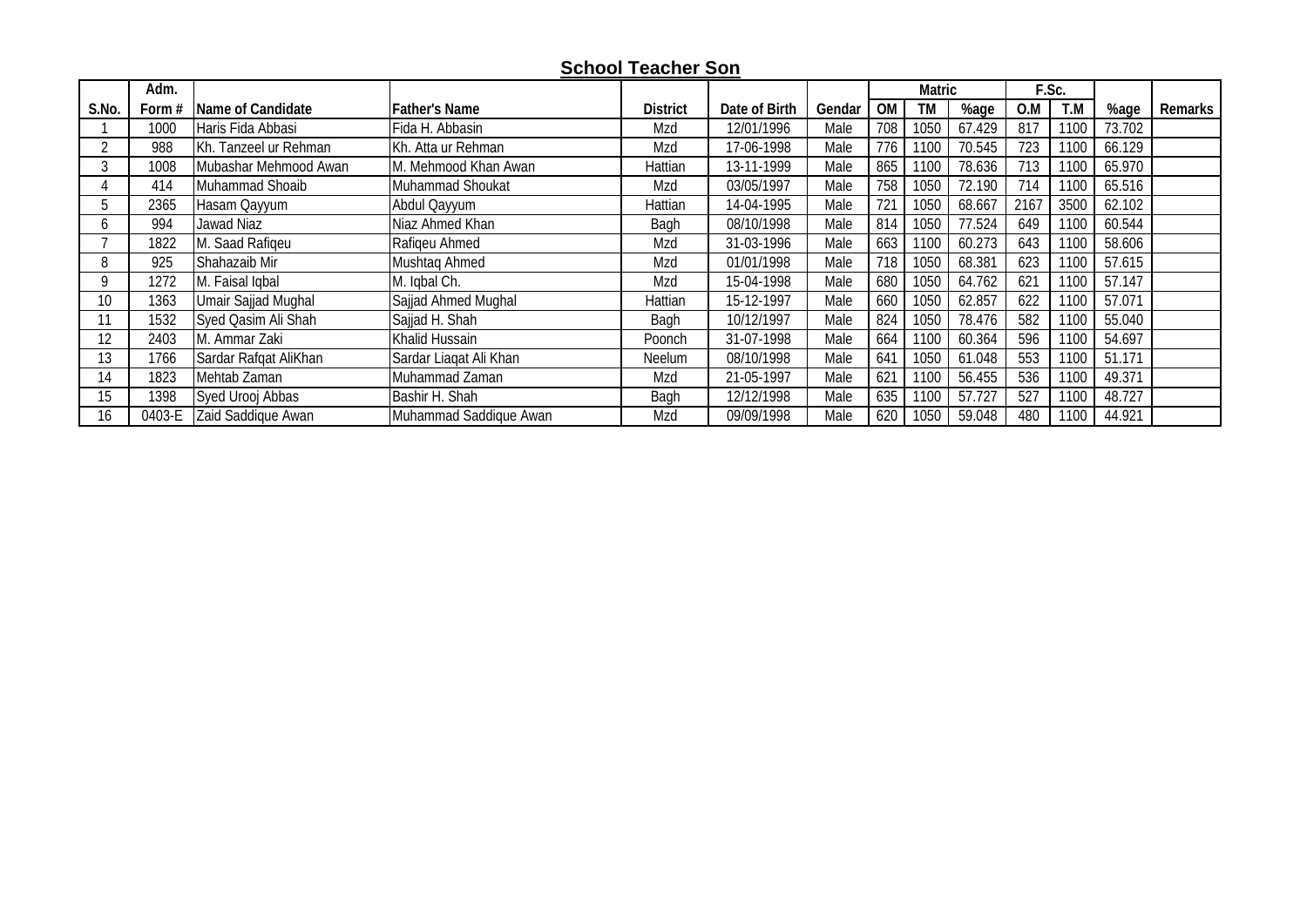# **Refugees 1947**

|       | Adm.   |                        |                      |                 |               |        |     | <b>Matric</b> |        |     | E.Sc. |        |           |
|-------|--------|------------------------|----------------------|-----------------|---------------|--------|-----|---------------|--------|-----|-------|--------|-----------|
| S.No. | Form # | Name of Candidate      | <b>Father's Name</b> | <b>District</b> | Date of Birth | Gendar | OM  | TM            | %age   | 0.M | T.M   | %age   | Remarks I |
|       | 944    | M. Hammad Khan         | Altaf Ahmad Khan     | Punjab          | 08/03/1997    | Male   | 788 | 1100          | 71.636 | 901 | 1100  | 81.053 |           |
|       | 452    | . Hamayoun Khan<br>IM. | Altaf Ahmad Khan     | Punjab          | 23-10-1998    | Male   | 582 | 1100          | 52.909 | 751 | 1100  | 66.992 |           |
|       | 206    | Hamza Akram            | M. Akram Khiyali     | Punjab          | 20-12-1995    | Male   |     | 1050          | 68.667 | 620 | 1100  | 57.389 |           |
|       | 0991C  | Agib Javed Khawaja     | Javed Iqbal Khawaja  | <b>KPK</b>      | 10-11-1996    | Male   | 499 | 1050          | 47.524 | 535 | 1100  | 48.544 |           |
|       | 0484   | Faizan Khalid          | Khalid Mehmood       | <b>KPK</b>      | 24-12-1997    | Male   | 844 | 1050          | 80.381 | 636 | 1100  | 59.698 |           |
|       |        | Khawaja Abdur Rehman   | Khawaja Nazir Ahmed  | <b>KPK</b>      | 16-01-1997    | Male   | 663 | 1050          | 63.143 | 496 | 1100  | 46.595 |           |

#### **Refugees 1989**

|    | 1271 | Wagar Ahmed           | Kh. M. Dilpazeer          | Mzd    | 12/10/1996 | Male   | 665             | 1050 | 63.333 | 769 | 100 | 69.361 |  |
|----|------|-----------------------|---------------------------|--------|------------|--------|-----------------|------|--------|-----|-----|--------|--|
|    | 1452 | Imtiaz Ahmed          | Muhammad Dar              | Bagh   | 18-06-1996 | Male   | 824             | 1050 | 78.476 | 685 | 100 | 63.623 |  |
|    | 977  | Ejaz Ahmed Dar        | Abdul Rahman Dar          | Bagh   | 08/12/1996 | Male   | 827             | 1050 | 78.762 | 675 | 100 | 62.813 |  |
|    | 753  | <b>Fahad Ali</b>      | Mehar Ban Ali             | Mzd    | 28-08-1997 | Male   | 685             | 1050 | 65.238 | 632 | 100 | 58.103 |  |
|    | 1088 | <b>Tahir Butt</b>     | <b>Shafiq Ahmed</b>       | Mzd    | 03/05/1997 | Male   | 708             | 1050 | 67.429 | 622 | 100 | 57.452 |  |
|    | 1562 | Raja Adil Khan        | Raja Akhtar Khan          | Mzd    | 03/01/1996 | Male   | 633             | 1050 | 60.286 | 629 | 100 | 57.440 |  |
|    | 1023 | Sajjad Ahmed Qureashi | Gulab ud Din Qureshi      | Mzd    | 03/01/1996 | Male   | 61 <sup>2</sup> | 1050 | 58.190 | 641 | 150 | 55.935 |  |
|    | 284  | Mubashaar Ismail      | Ch. M. Ismail             | Mzd    | 28-04-1995 | Male   | 547             | 1050 | 52.095 | 597 | 100 | 54.091 |  |
|    | 787  | Sara Tarig            | Tariq Shujah Minhas       | Mzd    | 17-03-1994 | Female |                 | 1050 | 67.714 | 576 | 100 | 53.643 |  |
| 10 | 1115 | Mahaz Bin Zahid       | Zahid Mehmood             | Poonch | 21-10-1999 | Male   | 678             | 1100 | 61.636 | 580 | 100 | 53.470 |  |
|    | 1436 | Muhammad Noman Queshi | M. Noro Ullah Qureshi     | Mzd    | 04/02/1996 | Male   | 623             | 1050 | 59.333 | 574 | 100 | 52.778 |  |
| 12 | 1357 | Rehmat Din            | Taj Din                   | Mzd    | 08/04/1996 | Male   | 515             | 1050 | 49.048 | 552 | 100 | 50.087 |  |
| 13 | 1360 | Parvez Ahmed Butt     | <b>Abdul Rasheed Butt</b> | Mzd    | 16-01-1993 | Male   | 647             | 1050 | 61.619 | 534 | 100 | 49.635 |  |
| 14 | 1158 | Muneer Ahmed Khan     | Abdur rEhman              | Mzd    | 25-05-1997 | Male   | 624             | 1050 | 59.429 | 529 | 100 | 49.036 |  |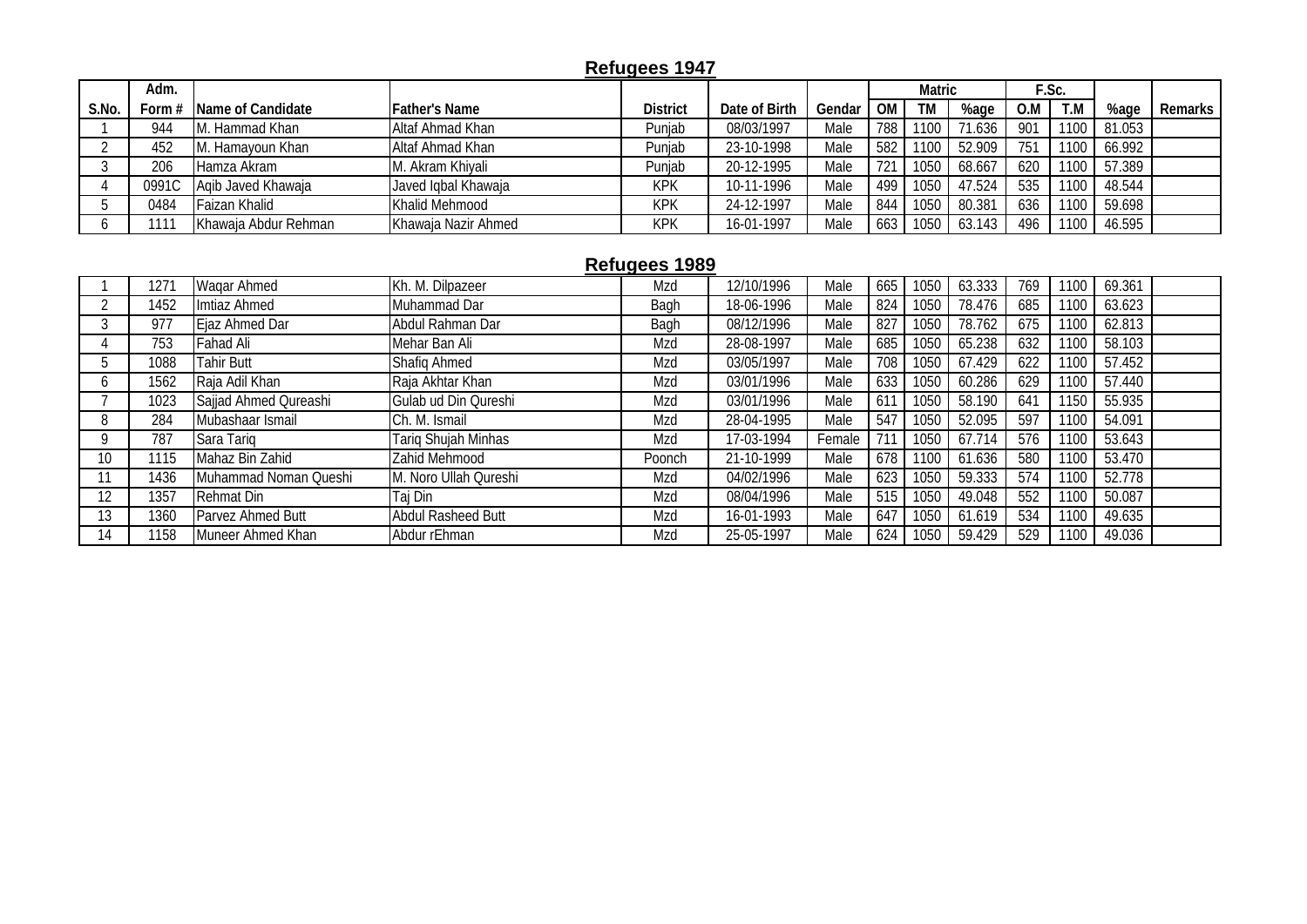|       |          |                       |                            | <b>Sports</b>   |               |        |           |        |        |       |      |        |          |
|-------|----------|-----------------------|----------------------------|-----------------|---------------|--------|-----------|--------|--------|-------|------|--------|----------|
|       | Adm.     |                       |                            |                 |               |        |           | Matric |        | F.Sc. |      |        |          |
| S.No. | Form $#$ | Name of Candidate     | <b>Father's Name</b>       | <b>District</b> | Date of Birth | Gendar | <b>OM</b> | TM     | %age   | O.M   | T.M  | %age   | Remarks  |
|       | 2779-B   | Ali Raza Nazar        | Nazar Hussain              | Punjab          | 12/10/1993    | Male   | 654       | 1050   | 62.286 | 2508  | 3500 | 71.397 |          |
|       | 0485-B   | Shahzeb Khan          | Abdul Waheed               | <b>KPK</b>      | 03/10/1998    | Male   | 816       | 1050   | 77.714 | 729   | 1100 | 67.226 |          |
|       | 1160     | Syed Hussnain Shah    | Magsood H. Shah            | Hattian         | 15-06-1996    | Male   | 629       | 1050   | 59.905 | 2234  | 3350 | 66.490 |          |
|       | 1075     | Syed Haseeb Gillani   | Syed Shabbir Ahmed Gillani | Hattian         | 11/08/1997    | Male   | 842       | 1050   | 80.190 | 714   | 1100 | 66.183 |          |
|       | 1316     | Syed Moin Ali Gillani | Syed Talib H. Gillani      | Mzd             | 25-09-1995    | Male   | 811       | 1050   | 77.238 | 690   | 1100 | 63.937 |          |
| b     | 1973     | Syed Mohsin Ai Shah   | Syed Mushtaq H. Shah       | Mzd             | 02/10/1998    | Male   | 659       | 1100   | 59.909 | 692   | 1100 | 62.659 |          |
|       | 472      | Naumna Mukhtar        | Mukhtar Hussain            | Mzd             | 20-05-1998    | Male   | 815       | 1050   | 77.619 | 657   | 1100 | 61.218 |          |
| 8     | 2013     | Hasnain Haigder       | Syed Allamdar H. Kazmi     | Mzd             | 02/09/1996    | Male   | 738       | 1050   | 70.286 | 655   | 1100 | 60.440 |          |
| 9     | 0442     | Syed Asim Hussain     | Syed Mujahid Hussain       | Mzd             | 25-05-1997    | Male   | 829       | 1050   | 78.952 | 626   | 1100 | 58.746 |          |
| 10    | 925      | Shahazaib Mir         | Mushtaq Ahmed              | Mzd             | 01/01/1998    | Male   | 718       | 1050   | 68.381 | 623   | 1100 | 57.615 |          |
|       | 1363     | Umair Sajjad Mughal   | Sajjad Ahmed Mughal        | Hattian         | 15-12-1997    | Male   | 660       | 1050   | 62.857 | 622   | 1100 | 57.071 |          |
| 12    | 1570     | Muhammad Toseef Arif  | Muhammad Arif              | Hattian Bala    | 31-12-94      | Male   | 586       | 1050   | 55.810 | 617   | 1100 | 56.067 |          |
| 13    | 2012     | Aashar Malik          | Tahir Hameed Malik         | Mzd             | 15-04-1998    | Male   | 635       | 1100   | 57.727 | 609   | 1100 | 55.561 |          |
| 14    | 782      | Saad Bin Fayyaz       | M. Fiaz Khan               | Mzd             | 30-06-1996    | Male   | 765       | 1050   | 72.857 | 592   | 1100 | 55.405 |          |
| 15    | 767      | <b>Usama Mumtaz</b>   | Mumtaz Hussain             | Mzd             | 02/11/1998    | Male   | 586       | 1100   | 53.273 | 576   | 1100 | 52.439 |          |
| 16    | 1545     | Saad Fazal            | Fazal Hussain              | Poonch          | 09/03/1998    | Male   | 620       | 1100   | 56.364 | 563   | 1100 | 51.614 |          |
|       | 1084-A   | Ammar Khaliq          | Muhammad Khaliq            | Sudhnoti        | 26-11-1998    | Male   | 642       | 1050   | 61.143 | 538   | 1100 | 49.929 |          |
| 18    | 1407     | Agib Basharat         | <b>Bashrat Hussain</b>     | Poonch          | 04/06/1997    | Male   | 574       | 1100   | 52.182 | 529   | 1100 | 48.432 |          |
| 19    | 1168     | Arham Iftikhar        | Iftikhar Ahmed Sulehria    | Mzd             | 26-12-1995    | Male   | 450       | 1050   | 42.857 | 527   | 1100 | 47.488 |          |
| 20    | 0403-B   | Zaid Saddique Awan    | Muhammad Saddique Awan     | Mzd             | 09/09/1998    | Male   | 620       | 1050   | 59.048 | 480   | 1100 | 44.921 | 3rd Div. |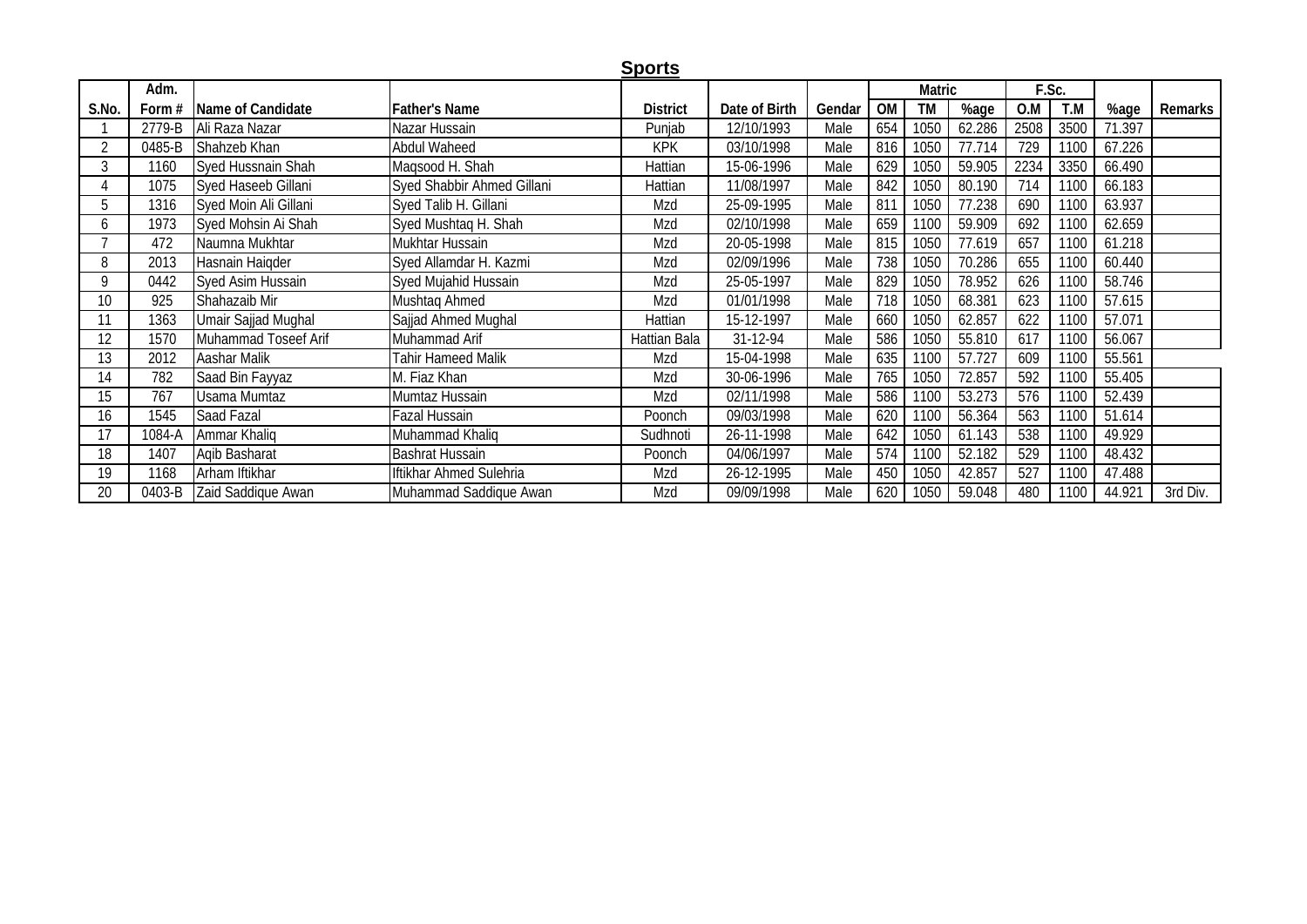**Date: 05-10-2016 to 07-10-2016**

#### **1st Merit List for the Admissions of BS (Applied Geology) 2016-2020 AJK Normal**

|                 | Adm. |                                  |                           |                            |                          |               |                 | <b>Matric</b> |        | F.Sc.           |      |        |         |
|-----------------|------|----------------------------------|---------------------------|----------------------------|--------------------------|---------------|-----------------|---------------|--------|-----------------|------|--------|---------|
| S.No            |      | Form # Name of Candidate         | Father's Name             | <b>District</b>            | Date of Birth            | Gendar        | <b>OM</b>       | <b>TM</b>     | %age   | O.M             | T.M  | %age   | Remarks |
|                 | 2713 | Shaheen Mulfigar                 | Zulfigar Ahmed            | Sudhnuti                   | 05/10/1999               | Male          | 959             | 1050          | 91.333 | 940             | 1100 | 85.944 |         |
| $\overline{2}$  | 29   | Hassam Mushtaq                   | Sardar Mushtaq Ahmed      | Poonch                     | 30-01-1995               | Male          | 938             | 1050          | 89.333 | 926             | 1100 | 84.611 |         |
| $\mathfrak{Z}$  | 1019 | Saeed Hameed                     | <b>Abdul Hameed Kiani</b> | Mzd                        | 28-01-1996               | Male          | $93^{-}$        | 1050          | 89.238 | 919             | 1100 | 84.020 |         |
| $\overline{4}$  | 1385 | Qais Qadeer                      | Muhammad Qadeer Khan      | Mzd                        | 11/06/1998               | Male          | 895             | 1100          | 81.364 | 890             | 1100 | 80.947 |         |
| 5               | 1767 | Muhammad Sajid Butt              | Muhammad Ishaq Butt       | $\overline{\text{Neelum}}$ | 01/01/1998               | Male          | 695             | 1050          | 66.190 | 902             | 1100 | 80.683 |         |
| 6               | 286  | Ageel Khalig                     | <b>Abdul Khaliq</b>       | Sudhnuti                   | 23-03-96                 | Male          | 911             | 1050          | 86.762 | 871             | 1100 | 79.813 |         |
|                 | 2254 | Saqlain Javed                    | Muhammad Javed Khan       | Sudhnuti                   | 03/06/1998               | Male          | 96 <sup>7</sup> | 1100          | 87.364 | 868             | 1100 | 79.614 |         |
| 8               | 2331 | Farhan Siddique                  | Kh. Muhammad Siddique     | Mzd                        | 11/09/1998               | Male          | 822             | 1100          | 74.727 | 876             | 1100 | 79.227 |         |
| 9               | 1536 | Muhammad Umar Abbasi             | Mubarik Hussain Abbasi    | Mzd                        | 30-07-97                 | Male          | 806             | 1050          | 76.762 | 867             | 1100 | 78.647 |         |
| 10              | 1144 | Muhammad Abubakar Shafiq         | Shafiq Ahmad              | Neelum                     | 26-12-1996               | Male          | 938             | 1050          | 89.333 | 853             | 1100 | 78.528 |         |
| 11              | 2174 | Ahtsham Mustafa Awan             | Ghulam Mustafa Khan       | <b>Hattian Bala</b>        | 25-08-97                 | Male          | 879             | 1050          | 83.714 | 856             | 1100 | 78.310 |         |
| 12              | 2080 | Taugeer Ashraf                   | Muhammad Ashraf           | Mzd                        | 12/12/1998               | Male          | 863             | 1050          | 82.190 | 849             | 1100 | 77.599 |         |
| 13              | 1106 | Armaghan Hameed                  | <b>Abdul Hameed</b>       | Hattian Bala               | 01/02/1996               | Male          | 922             | 1050          | 87.810 | 836             | 1100 | 76.984 |         |
| 14              | 1898 | Aafaq Ahmed                      | Muhammad Sadiq            | Haveli                     | $\overline{14}$ -01-1993 | Male          | 672             | 1050          | 64.000 | 2681            | 3500 | 76.250 |         |
| 15              | 1087 | Syed Shahab Ali Naqvi            | <b>Syed Altaf Shah</b>    | Mzd                        | 02/03/1998               | Male          | 839             | 1050          | 79.905 | 827             | 1100 | 75.575 |         |
| 16              | 1049 | Syed Abdullah Bin Karrar Gardazi | Syed Karar Haider Gardazi | Bagh                       | 16-06-1998               | Male          | 814             | 1050          | 77.524 | 823             | 1100 | 75.044 |         |
| 17              | 2646 | Syed Zain Ali Gardezi            | Syed Abdul Qadeern Shah   | Bagh                       | 20-12-1996               | Male          | 897             | 1050          | 85.429 | 814             | 1100 | 74.952 |         |
| 18              | 902  | Usama Khawaja                    | Khawaja Muhammad Fiaz     | Mzd                        | 10/01/1997               | Male          | 852             | 1050          | 81.143 | 815             | 1100 | 74.679 |         |
| 19              | 2414 | <b>Arshad Minhas</b>             | Amir Ullah                | Mzd                        | 01/01/1995               | Male          | 736             | 1050          | 70.095 | 822             | 1100 | 74.341 |         |
| 20              | 1572 | Saad Akram                       | Muhammad Akram Khan       | Mzd                        | 03/10/1997               | Male          | 947             | 1050          | 90.190 | 799             | 1100 | 74.099 |         |
| 21              | 479  | Hasham Saeed                     | Saeed Ahmed Khan          | Poonch                     | 08/05/1998               | Male          | 828             | 1050          | 78.857 | 809             | 1100 | 73.988 |         |
| 22              | 1000 | Haris Fida Abbasi                | Fida H. Abbasin           | Mzd                        | 12/01/1996               | Male          | 708             | 1050          | 67.429 | 817             | 1100 | 73.702 |         |
| 23              | 2844 | Hafiz Ahmad Abdullah             | Muhammad Saleem           | Mzd                        | 10/08/1996               | Male          | 848             | 1100          | 77.091 | 805             | 1100 | 73.508 |         |
| 24              | 1736 | Atiq ur Rehman Sheikh            | Sheikh Habib Ullah        | Hattian Bala               | 10/12/1998               | Male          | $\overline{78}$ | 1050          | 74.952 | 805             | 1100 | 73.329 |         |
| 25              | 1765 | Nafees Ahmed                     | Muhammad Naseem           | Mzd                        | 08/10/1996               | Male          | 648             | 1050          | 61.714 | 2527            | 3450 | 72.922 |         |
| 26              | 2395 | Nayer Sikander                   | Sikander Hayat Khan       | Poonch                     | 06/06/1997               | Male          | 87 <sup>°</sup> | 1050          | 82.952 | 79 <sup>2</sup> | 1100 | 72.829 |         |
| $\overline{27}$ | 1399 | Aaqib Javaid                     | Raja Javaid Iqbal Khan    | Mzd                        | 20-10-1999               | Male          | 818             | 1100          | 74.364 | 799             | 1100 | 72.780 |         |
| 28              | 495  | Sheeraz Khan                     | Muhammad Irshad Khan      | Mzd                        | 26-08-1999               | Male          | 813             | 1100          | 73.909 | 797             | 1100 | 72.576 |         |
| 29              | 1848 | Usman Abbasi                     | Fiaz Ahmed Abbasi         | <b>MZD</b>                 | 28-08-97                 | Male          | 79 <sup>°</sup> | 1050          | 75.333 | 795             | 1100 | 72.528 |         |
| 30              |      | Fatima Hameed                    | Abdul Hameed Kiani        | Bagh                       | 03-02-1999               | <b>FEMALE</b> | 894             | 1050          | 85.143 | 785             | 1100 | 72.512 |         |

*Admission Committee Admission Committee Admission Committee*

*Member Member Chairman*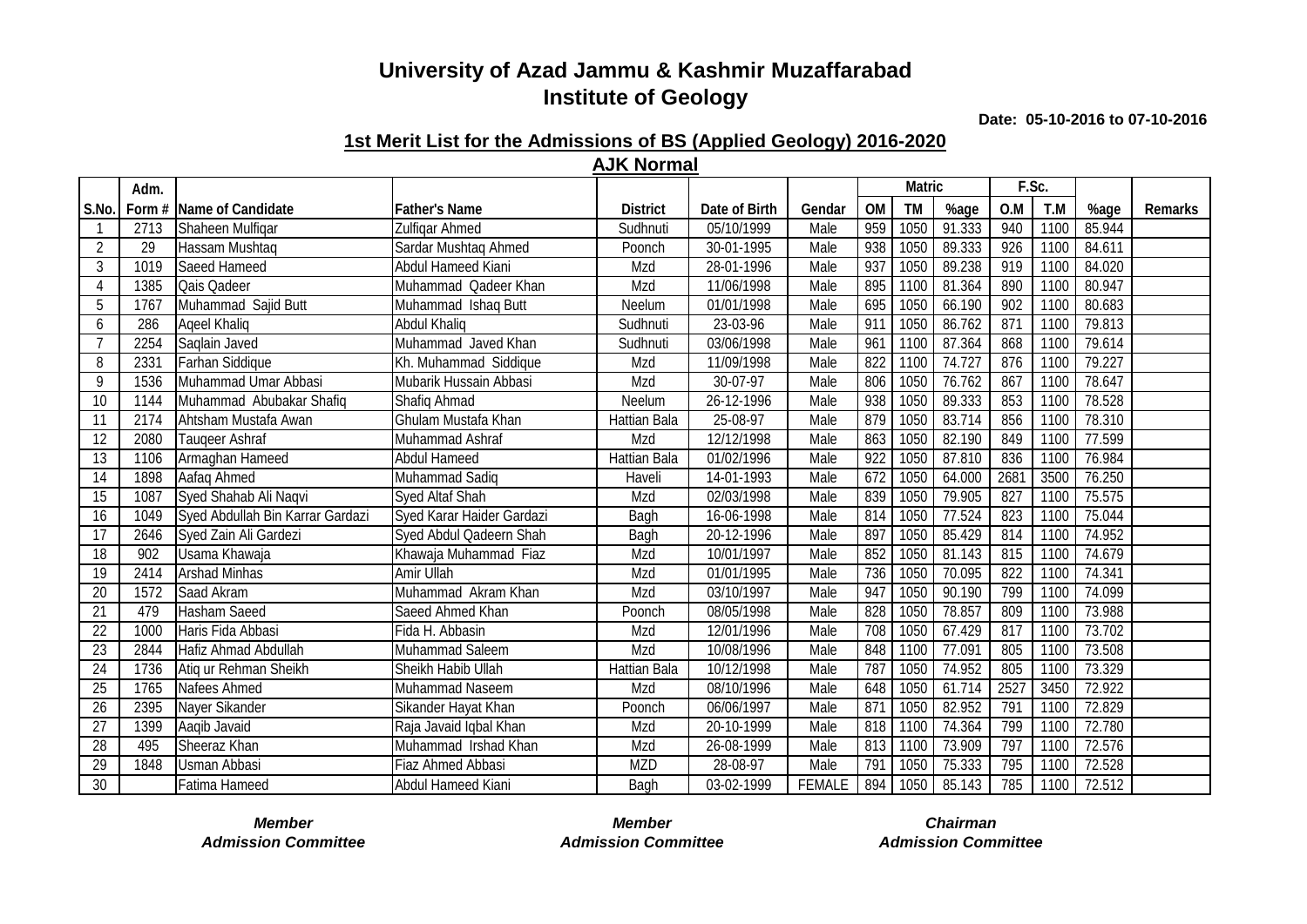|    |                  |                             |                         | <b>Waiting List</b> |            |      |             |        |      |      |        |  |
|----|------------------|-----------------------------|-------------------------|---------------------|------------|------|-------------|--------|------|------|--------|--|
| 31 | 1009             | Touqeer Ejaz                | Ejaz Ahmed Khan         | Bagh                | 18-06-1999 | Male | 890<br>1100 | 80.909 | 786  | 1100 | 72.242 |  |
| 32 | 1194             | Danish Qureshi              | Israr Qureshi           | Mzd                 | 03/03/1991 | Male | 765<br>1050 | 72.857 | 794  | 1100 | 72.238 |  |
| 33 | 120 <sup>2</sup> | Syed Bilawal Ali Gardezi    | Syed Tajamal H. Gardezi | Bagh                | 17-10-1996 | Male | 840<br>1050 | 80.000 | 786  | 1100 | 72.167 |  |
| 34 | 157              | Farhan Qayyum               | Abdul Qayyum            | Mzd                 | 08/03/1998 | Male | 789<br>1100 | 71.727 | 792  | 1100 | 71.977 |  |
| 35 | 1882             | Tehzeebul Hussan            | Metlobul Hussan         | Mzd                 | 03-05-1998 | Male | 778<br>1100 | 70.727 | 792  | 1100 | 71.894 |  |
| 36 | 1389             | Syed Ali Raza Gardezi       | Syed Shafqat H. Shah    | Bagh                | 13-07-1998 | Male | 808<br>1100 | 73.455 | 772  | 1100 | 70.455 |  |
| 37 | 1894             | <b>Fawad Ahmed</b>          | Kh. Abdul Waheed        | Mzd                 | 11/12/1993 | Male | 576<br>1050 | 54.857 | 2363 | 3350 | 70.083 |  |
| 38 | 1861             | Shehryar Tarq               | Tariq Iqbla             | Mzd                 | 27-04-1998 | Male | 841<br>1100 | 76.455 | 764  | 1100 | 70.038 |  |
| 39 | 1333             | Rehan Faroog                | Muhammad Farooq         | Poonch              | 13-12-1997 | Male | 533<br>1050 | 50.762 | 2364 | 3350 | 69.993 |  |
| 40 | 1639             | Wagar Ahmed                 | Mehboob Ahmed           | Mzd                 | 15-05-1997 | Male | 849<br>1050 | 80.857 | 758  | 1100 | 69.905 |  |
| 41 | 1717             | Mohsin Mushtag              | Muhammad Mushtag Khan   | Bagh                | 08/06/1998 | Male | 863<br>1100 | 78.455 | 760  | 1100 | 69.871 |  |
| 42 | 2566             | Khawaja Amir Rafeeq         | Rafeeq Khawaja          | Neelum              | 07/07/1997 | Male | 818<br>1050 | 77.905 | 759  | 1100 | 69.742 |  |
| 43 | 1440             | Muhammad Idrees Qazi        | Qazi Mujeeb ur Rahman   | Mzd                 | 28-08-1997 | Male | 834<br>1100 | 75.818 | 761  | 1100 | 69.735 |  |
| 44 | 1136             | Nazim Aslam                 | Muhammad Aslam Khan     | Mzd                 | 02/02/1996 | Male | 801<br>1100 | 72.818 | 763  | 1100 | 69.652 |  |
| 45 | 1150             | Amjad Bashir                | Muhammad Bashir Shah    | Mzd                 | 23-12-1995 | Male | 715<br>1100 | 65.000 | 768  | 1100 | 69.417 |  |
| 46 | 430              | Farrukh Abbas               | Muhammad Akram          | Bagh                | 14-04-1995 | Male | 591<br>1050 | 56.286 | 2438 | 3500 | 69.286 |  |
| 47 | 1781             | Muhammad Shahzad Ch.        | Muhammad Din            | Mzd                 | 11/05/1999 | Male | 690<br>1100 | 62.727 | 768  | 1100 | 69.227 |  |
| 48 | 1277             | Aitazaz Haider              | Aurangzeb Haider        | Hattian             | 15-05-1998 | Male | 599<br>1050 | 57.048 | 2400 | 3450 | 69.213 |  |
| 49 | 1225             | Muhammad Adil Rehman        | Abdul Rehman Mughal     | Mzd                 | 07/02/1993 | Male | 530<br>1050 | 50.476 | 2466 | 3550 | 68.945 |  |
| 50 | 1035             | Shahzaib Ali Bukhari        | Syed Zhid H. Bukhari    | Haveli              | 06/10/1996 | Male | 685<br>1050 | 65.238 | 762  | 1100 | 68.937 |  |
| 51 | 2790             | Sardar Muhammad Hamz Faryad | Sardar Faryad Hussain   | Kotli               | 02/12/1997 | Male | 739<br>1050 | 70.381 | 754  | 1100 | 68.698 |  |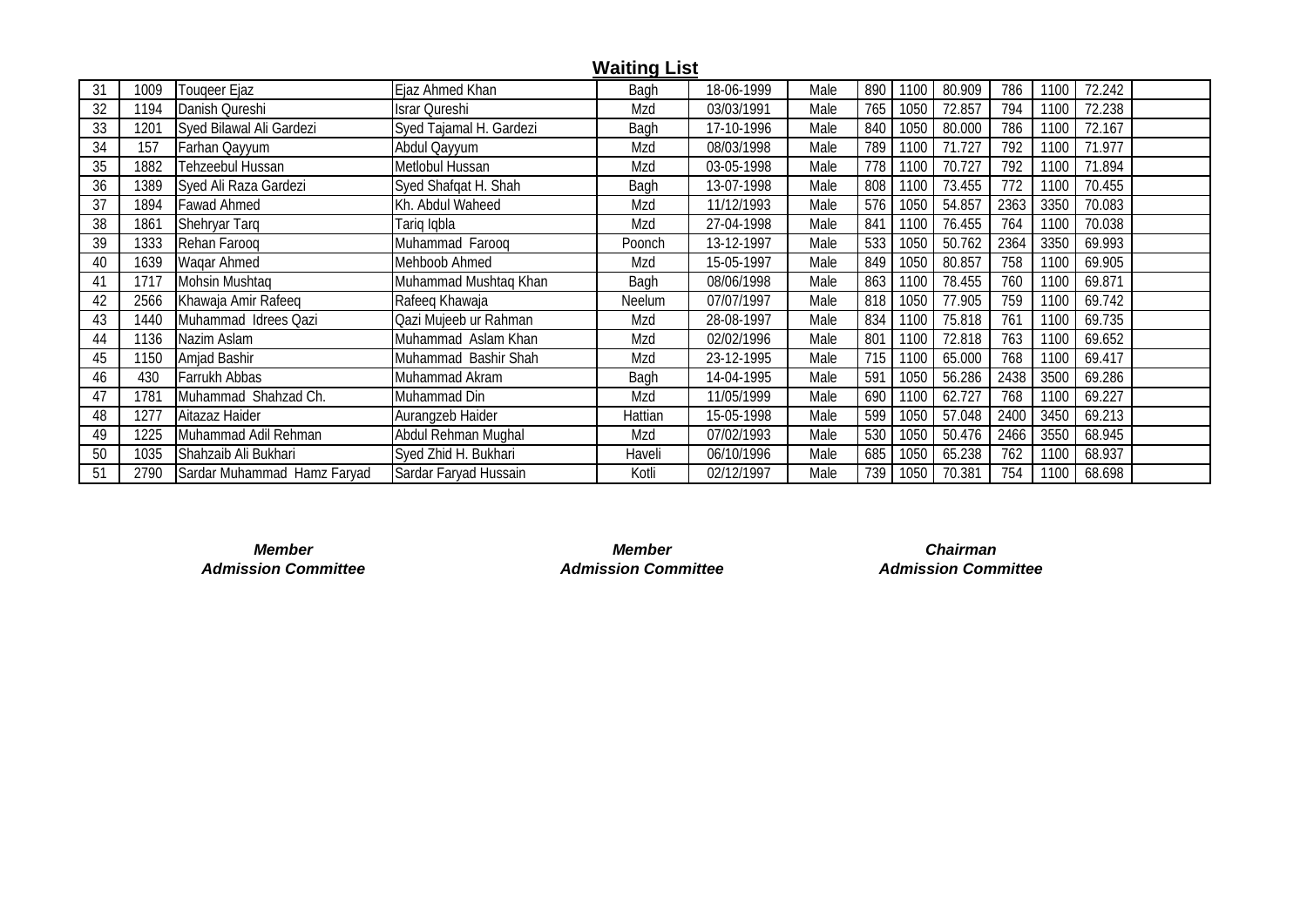**Date: 05-10-2016 to 07-10-2016**

#### **1st Merit List for the Admissions of BS (Applied Geology) 2016-2020 AJK Self**

|       | Adm. |                          |                         |                 |                             |        |           | <b>Matric</b>    |        | F.Sc. |      |        |              |
|-------|------|--------------------------|-------------------------|-----------------|-----------------------------|--------|-----------|------------------|--------|-------|------|--------|--------------|
| S.No. |      | Form # Name of Candidate | <b>Father's Name</b>    | <b>District</b> | Date of Birth               | Gendar | <b>OM</b> | $\overline{T}$ M | %age   | 0.M   | T.M  | %age   | Remarks      |
|       | 479  | Hasham Saeed             | Saeed Ahmed Khan        | Poonch          | 08/05/1998                  | Male   | 828       | 1050             | 78.857 | 809   | 1100 | 73.988 |              |
| 2     | 495  | Sheeraz Khan             | M. Irshad Khan          | Mzd             | 26-08-1999                  | Male   | 813       | 1100             | 73.909 | 797   | 1100 | 72.576 |              |
| 3     | 1639 | Wagar Ahmed              | Mehboob Ahmed           | Mzd             | 15-05-1997                  | Male   | 849       | 1050             | 80.857 | 758   | 1100 | 69.905 |              |
| 4     | 1717 | Mohsin Mushtag           | Muhammad Mushtaq Khan   | Bagh            | 08/06/1998                  | Male   | 863       | 1100             | 78.455 | 760   | 1100 | 69.871 |              |
| 5     | 1202 | Syed Zain Al Aabidain    | Syed Zainub H. Shah     | Bagh            | 27-11-1995                  | Male   | 792       | 1050             | 75.429 | 744   | 1100 | 68.286 |              |
| 6     | 2167 | MUhammad Bin Masood      | Masood Ahmed Khan       | Poonch          | 05/08/1998                  | Male   | 873       | 1050             | 83.143 | 731   | 1100 | 67.845 |              |
| 7     |      | 1153-A Syed Ahsan Abbas  | Syed Abbs Shah          | Mzd             | 11-11-1992                  | Male   | 611       | 1050             | 58.190 | 2267  | 3350 | 67.397 |              |
| 8     | 1969 | Ejaz Maqsood             | Maqsood Ahmed           | Poonch          | 05/09/1996                  | Male   | 533       | 1050             | 50.762 | 2320  | 3500 | 65.854 |              |
| 9     | 2212 | Mazhar Ahmed Nazar       | Nazar Hussain Kiani     | Mzd             | 09/08/1994                  | Male   | 560       | 1050             | 53.333 | 2329  | 3550 | 65.269 |              |
| 10    | 1283 | Ibrahim Shabir           | M. Shabir Qureshi       | Mzd             | 21-10-1997                  | Male   | 808       | 1050             | 76.952 | 697   | 1100 | 64.496 |              |
| 11    | 934  | Wagas Faroog             | M. Farooq Khan          | Sudhnuti        | 10/10/1992                  | Male   | 523       | 1050             | 49.810 | 2299  | 3550 | 64.351 |              |
| 12    | 2047 | <b>Sheraz Mir</b>        | Mir Allah dad Khan      | Mzd             | 04/10/1996                  | Male   | 488       | 1050             | 46.476 | 2231  | 3450 | 64.154 |              |
| 13    | 1081 | Raja Asad Ghafoor        | Raja Abdul Ghafoor Khan | Mzd             | 11/04/2000                  | Male   | 735       | 1100             | 66.818 | 703   | 1100 | 64.152 |              |
| 14    | 1316 | Syed Moin Ali Gillani    | Syed Talib H. Gillani   | Mzd             | 25-09-1995                  | Male   | 811       | 1050             | 77.238 | 690   | 1100 | 63.937 |              |
| 15    | 1955 | Hamza Shafique           | M. Shafique             | Mzd             | 26-06-1996                  | Male   | 527       | 1050             | 50.190 | 2278  | 3550 | 63.786 |              |
| 16    |      | 1423-B Ali Shahzad       | <b>Abdul Shakoor</b>    | Mzd             | 01-08-1997                  | Male   | 570       | 1050             | 54.286 | 709   | 1100 | 63.607 |              |
| 17    | 248  | Ravaid Ahmad             | Mushtaq Ahmed           | Sudhnuti        | 06/02/1997                  | Male   | 669       | 1100             | 60.818 | 698   | 1100 | 63.235 |              |
| 18    | 2460 | Kh. Ubaid Tariq          | Sheikh Tariq Bashir     | Hattian         | 20-10-1997                  | Male   | 805       | 1100             | 73.182 | 685   | 1100 | 63.182 |              |
| 19    | 1553 | Junaid Nisar Awan        | M. Nisar Awan           | Mzd             | 02/08/2000                  | Male   | 815       | 1100             | 74.091 | 683   | 1100 | 63.091 |              |
| 20    | 1973 | Syed Mohsin Ai Shah      | Syed Mushtaq H. Shah    | Mzd             | 02/10/1998                  | Male   | 659       | 1100             | 59.909 | 692   | 1100 | 62.659 |              |
| 21    | 2726 | Khizar Sajjad Kiani      | Sajjad Ahmed Kiani      | Poonch          | 27-01-1997                  | Male   | 665       | 1100             | 60.455 | 691   | 1100 | 62.621 |              |
| 22    | 2518 | Safi Ullah               | M. Iqbal Khan           | Poonch          | 11/03/1998                  | Male   | 761       | 1100             | 69.182 | 679   | 1100 | 62.348 |              |
| 23    | 295  | Ahsan Zahid              | M. Zahid Khan           | Bagh            | 15-06-1997                  | Male   | 819       | 1050             | 78.000 | 668   | 1100 | 62.167 |              |
| 24    | 1420 | <b>Bilal Ahmed Koal</b>  | M. Munir Koal           | Mzd             | 03/03/1990                  | Male   | 460       | 1050             | 43.810 | 2100  | 3350 | 62.139 |              |
| 25    | 2273 | Khayyam Kabir Mughal     | M. Kabir Khan           | Mzd             | $\overline{15} - 01 - 1995$ | Male   | 459       | 1050             | 43.714 | 2089  | 3350 | 61.818 |              |
| 26    | 472  | Naumna Mukhtar           | Mukhtar Hussain         | Mzd             | 20-05-1998                  | Male   | 815       | 1050             | 77.619 | 657   | 1100 | 61.218 |              |
| 27    | 2646 | Syed Zain Ali Gardezi    | Syed Abdul Qadeer Shah  | Kotli           | 28-08-96                    | Male   | 543       | 1050             | 51.714 | 678   | 1100 | 60.810 |              |
| 28    | 2628 | Ali Khalid               | Muhammad Khalid         | Rawlakot        | 29-11-98                    | Male   | 696       | 1050             | 66.286 | 662   | 1100 | 60.690 | Re-admission |
| 29    | 994  | Jawad Niaz               | Niaz Ahmed Khan         | Bagh            | 08/10/1998                  | Male   | 814       | 1050             | 77.524 | 649   | 1100 | 60.544 |              |
| 30    | 2013 | Hasnain Haigder          | Syed Allamdar H. Kazmi  | Mzd             | 02/09/1996                  | Male   | 738       | 1050             | 70.286 | 655   | 1100 | 60.440 |              |

*Admission Committee Admission Committee Admission Committee*

*Member Member Chairman*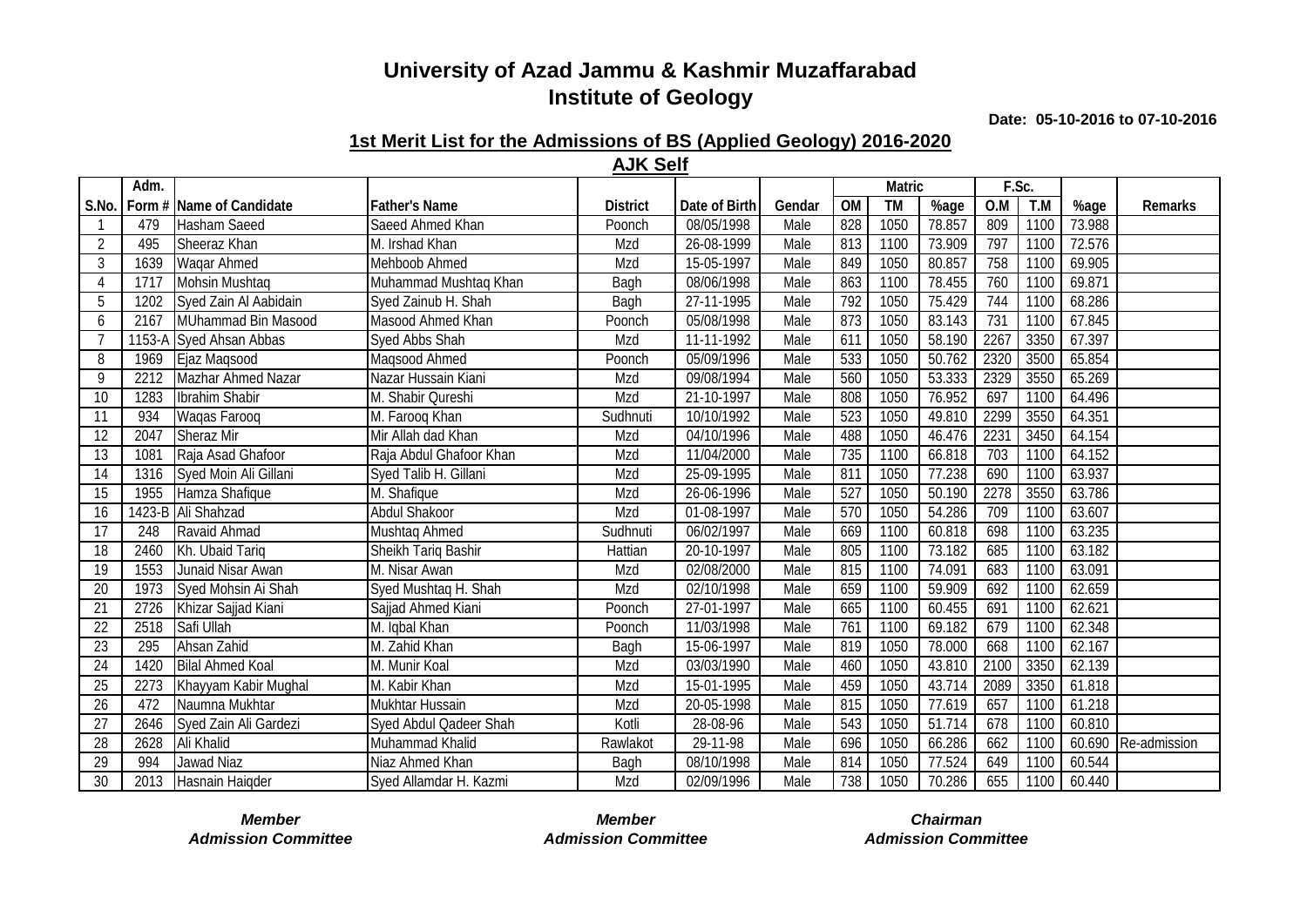|                 |      |                           |                          | <b>Waiting List</b> |            |               |     |      |        |                  |      |        |                     |
|-----------------|------|---------------------------|--------------------------|---------------------|------------|---------------|-----|------|--------|------------------|------|--------|---------------------|
| 31              | 608  | <b>Usman Shahid</b>       | Shahid Aziz Abbasi       | Mzd                 | 19-05-1997 | Male          | 894 | 1050 | 85.143 | 623              | 1100 | 59.012 |                     |
| $\overline{32}$ | 799  | <b>Israr Ahmed</b>        | Mursaleen Khan           | Mzd                 | 12/05/1998 | Male          | 410 | 850  | 48.235 | 651              | 1100 | 58.270 |                     |
| 33              | 753  | <b>Fahad Ali</b>          | Mehar Ban Ali            | Mzd                 | 28-08-1997 | Male          | 685 | 1050 | 65.238 | 632              | 1100 | 58.103 |                     |
| 34              | 925  | Shahazaib Mir             | Musthag Ahmed            | Mzd                 | 01/01/1998 | Male          | 718 | 1050 | 68.381 | 623              | 1100 | 57.615 |                     |
| 35              | 1872 | Syed Fraz Mehmood Gillani | Syed Mehmood H. Shah     | Mzd                 | 21-03-1996 | Male          | 610 | 1050 | 58.095 | 629              | 1100 | 57.258 |                     |
| 36              | 2394 | Syed Muntazir H. Naqvi    | Syed Sagheer Hussain     | Poonch              | 25-07-1997 | Male          | 679 | 1100 | 61.727 | 618              | 1100 | 56.644 |                     |
| 37              | 1099 | Saad Zafar                | Zafar Ahmed Awan         | Hattian             | 09/06/1997 | Male          | 741 | 1050 | 70.571 | 609              | 1100 | 56.631 |                     |
| 38              | 2611 | Muhammad Wajahat Ali      | Muhammad Shareef Bhati   | Mzd                 | 01/05/1998 | Male          | 799 | 1100 | 72.636 | 605              | 1100 | 56.470 |                     |
| 39              |      | 0442-B Syed Asim Hussain  | Syed Mujahid Hussain     | Mzd                 | 25-05-1997 | Male          | 529 | 1050 | 50.381 | 626              | 1100 | 56.365 |                     |
| 40              | 1792 | Talha Mazhar              | Mazhar Javaid            | Hattian             | 02/05/1999 | Male          | 772 | 1100 | 70.182 | 605              | 1100 | 56.265 |                     |
| 41              | 1570 | Muhammad Toseef Arif      | Muhammad Arif            | Hattian Bala        | 31-12-94   | Male          | 586 | 1050 | 55.810 | 617              | 1100 | 56.067 |                     |
| 42              | 1917 | Mir Hammad Mushtaque      | Mir Muhammad Mushtaque   | Mzd                 | 28-12-97   | Male          | 732 | 1050 | 69.714 | 592              | 1100 | 55.143 |                     |
| 43              | 1237 | Agib Bin Gulraizz         | Mirza Gulraiz Akhtar     | Poonch              | 19-08-1998 | Male          | 563 | 1100 | 51.182 | 608              | 1100 | 54.932 |                     |
| 44              | 2403 | M. Ammar Zaki             | Khalid Hussain           | Poonch              | 31-07-1998 | Male          | 664 | 1100 | 60.364 | 596              | 1100 | 54.697 |                     |
| 45              | 1403 | Ashar Naseer              | M. Naseer Khan           | Mzd                 | 25-02-1996 | Male          | 735 | 1050 | 70.000 | 586              | 1100 | 54.667 |                     |
| 46              | 272  | <b>Faisal Anwer</b>       | M. Anwer Khan            | Bagh                | 01/01/1997 | Male          | 727 | 1050 | 69.238 | 579              | 1100 | 54.020 |                     |
| 47              | 1404 | Akash Munir               | M. Munir Koal            | Mzd                 | 04/02/1995 | Male          | 645 | 1050 | 61.429 | 583              | 1100 | 53.702 |                     |
| 48              | 1115 | Mahaz Bin Zahid           | Zahid Mehmood            | Poonch              | 21-10-1999 | Male          | 678 | 1100 | 61.636 | 580              | 1100 | 53.470 |                     |
| 49              | 2239 | Ajmal Karim               | Abdul Karim              | Sudhnuti            | 18-01-1999 | Male          | 650 | 1100 | 59.091 | 579              | 1100 | 53.174 |                     |
| 50              | 1415 | Raja Awais Habib          | Raja Habib Ullah Khan    | Mzd                 | 12/02/1998 | Male          | 701 | 1100 | 63.727 | 558              | 1100 | 51.811 |                     |
| 51              | 2445 | Kafayat Hussain           | M. Maqbool               | Hattian             | 24-09-1997 | Male          | 727 | 1050 | 69.238 | 550              | 1100 | 51.603 |                     |
| 52              | 1374 | Kh. Hamza Sharif          | Kh. M. Sharif            | Mzd                 | 13-04-1996 | Male          | 678 | 1050 | 64.571 | 554              | 1100 | 51.548 |                     |
| 53              | 1284 | Shahid Khan               | Pervaiz Akhtar Awan      | Mzd                 | 12/10/1998 | Male          | 624 | 1100 | 56.727 | 554              | 1100 | 50.894 |                     |
| 54              | 1294 | Adil Usmani               | Raja Naseer Ahmed Usmani | Mzd                 | 05/06/1995 | Male          | 694 | 1050 | 66.095 | 542              | 1100 | 50.675 |                     |
| 55              | 969  | Syed Faisal Kazmi         | Syed Sadiq Hussan        | Mzd                 | 27-10-1996 | Male          | 556 | 1050 | 52.952 | 554              | 1100 | 50.579 |                     |
| 56              | 2444 | Kashif Munir              | Munir Akhtar             | Mzd                 | 02/05/1997 | Male          | 576 | 1050 | 54.857 | 550              | 1100 | 50.405 |                     |
| 57              | 1315 | Syed Hassan Ali Joher     | Syed Ishfaq Hussain Shah | Bagh                | 09-06-1999 | Male          | 562 | 1050 | 53.524 | 547              | 1100 | 50.044 |                     |
| 58              | 2449 | Kiani Zain Bin Naseem     | M. Naseem Khan Kiani     | Poonch              | 26-02-1999 | Male          | 601 | 1100 | 54.636 | 537              | 1100 | 49.303 |                     |
| 59              | 2062 | Mubeen Aslam              | M. Aslam Khan            | Bagh                | 07/07/1997 | Male          | 515 | 1100 | 46.818 | 542              | 1100 | 49.068 |                     |
| 60              | 1407 | Agib Basharat             | <b>Bashrat Hussain</b>   | Poonch              | 04/06/1997 | Male          | 574 | 1100 | 52.182 | 529              | 1100 | 48.432 |                     |
| 61              | 2044 | Moosa Masood              | Masood                   | Mzd                 | 30-09-1999 | Male          | 575 | 1100 | 52.273 | 520              | 1100 | 47.689 |                     |
| 62              | 1168 | Arham Iftikhar            | Iftikhar Ahmed Sulehria  | Mzd                 | 26-12-1995 | Male          | 450 | 1050 | 42.857 | $\overline{527}$ | 1100 | 47.488 |                     |
| 63              | 1769 | Syeda Farkhanda Gillani   | Syed Majid Ali Gillani   | Mzd                 | 15-08-1998 | <b>FEMALE</b> | 637 | 1100 | 57.909 | 496              | 1100 | 46.159 |                     |
| 64              | 403  | Zaid Saddique Awan        | M. Saddique Awan         | Mzd                 | 09/09/1998 | Male          | 620 | 1050 | 59.048 | 480              | 1100 |        | 44.921 3rd Division |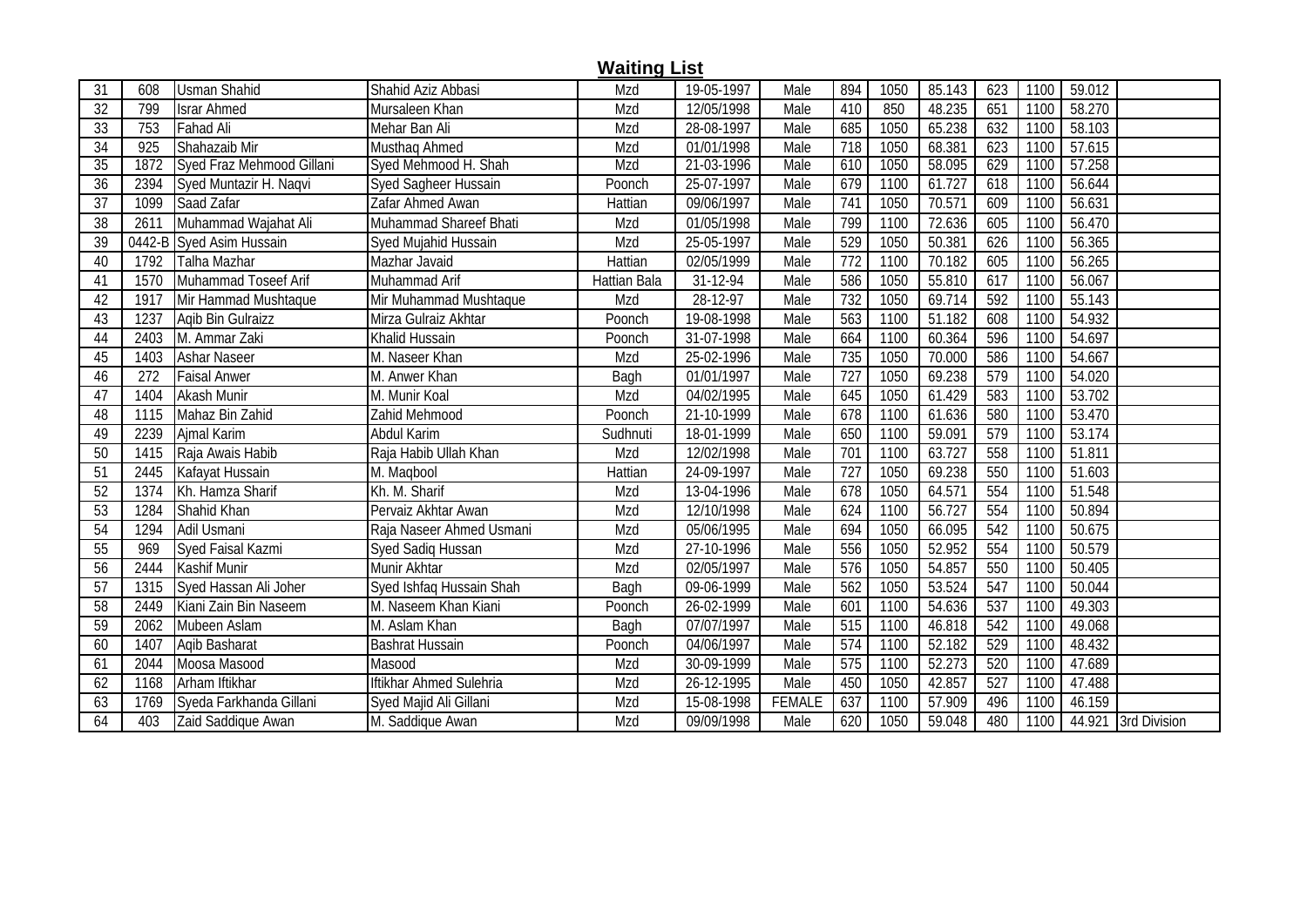#### **Merit List for the Admissions of BS (Applied Geology) 2016-2020 KPK Normal**

|                 | Adm.            |                          |                      |                 |               |             |     | Matric |        | F.Sc.            |      |                     |         |
|-----------------|-----------------|--------------------------|----------------------|-----------------|---------------|-------------|-----|--------|--------|------------------|------|---------------------|---------|
| S.No.           |                 | Form # Name of Candidate | <b>Father's Name</b> | <b>District</b> | Date of Birth | Gendar      | OM  | TM     | %age   | O.M              | T.M  | %age                | Remarks |
|                 | 981             | Raja Dil Nawaz           | M. Yahya             | <b>KPK</b>      | 07/05/1997    | Male        | 841 | 1050   | 80.095 | 860              | 1100 | 78.341              |         |
| $\overline{2}$  | 1241            | Saif Ullah               | Noor Dad             | KPK             | 08/06/1996    | Male        | 855 | 1050   | 81.429 | 849              | 1100 | 77.536              |         |
| 3               | 970             | <b>Shah Nazar</b>        | M. Hanif Khan        | <b>KPK</b>      | 04/02/1997    | Male        | 862 | 1050   | 82.095 | 834              | 1100 | 76.341              |         |
| $\overline{4}$  | $\overline{22}$ | Safi ur Rehman           | Habib ur Rehman      | KPK             | 02/02/1998    | Male        | 936 | 1100   | 85.091 | 818              | 1100 | 75.258              |         |
| 5               | 123             | Muhammad Mammoon         | Att Ullah            | <b>KPK</b>      | 12/05/1999    | Male        | 900 | 1100   | 81.818 | 821              | 1100 | 75.235              |         |
| 6               | 1145            | <b>Adeel Ahmed</b>       | <b>Abdul Waheed</b>  | KPK             | 05/11/1998    | Male        | 862 | 1050   | 82.095 | 818              | 1100 | 75.008              |         |
|                 | 1649            | Asad Ullah               | <b>Hafeez Ullah</b>  | <b>KPK</b>      | 03/03/1995    | Male        | 512 | 1050   | 48.762 | 2637             | 3500 | 74.604              |         |
| 8               | 2778            | <b>Fahim Ullah</b>       | <b>Fateh Ullah</b>   | KPK             | 24-04-1997    | Male        | 667 | 1050   | 63.524 | 262              | 3500 | 74.570              |         |
| 9               | 2100            | Khawaja Saad             | Kh. Abdul Ghani      | <b>KPK</b>      | 12/01/1996    | Male        | 697 | 1050   | 66.381 | 2604             | 3500 | 74.177              |         |
| $\overline{10}$ | 1289            | M. Ashgar Khan           | Haji Reheem Shah     | <b>KPK</b>      | 06/05/1998    | Male        | 886 | 1100   | 80.545 | 804              | 1100 | 73.712              |         |
| 11              | 933             | Muhammad Naseem          | <b>Ghulam Akbar</b>  | <b>KPK</b>      | 03/12/1997    | Male        | 854 | 1100   | 77.636 | 806              | 1100 | 73.636              |         |
| 12              | 409             | Furgan Alam              | Alam Zeb             | <b>KPK</b>      | 24-08-1997    | Male        | 775 | 1100   | 70.455 | 800              | 1100 | 72.538              |         |
| 13              | 1620            | Muhammad Haris           | M. Tariq             | <b>KPK</b>      | 09/11/1999    | Male        | 893 | 1100   | 81.182 | 785              | 1100 | 72.182              |         |
| 14              | 490             | <b>Usman Hafeez</b>      | M. Hafeez            | <b>KPK</b>      | 26-11-1998    | Male        | 898 | 1100   | 81.636 | 782              | 1100 | $\overline{71.970}$ |         |
| $\overline{15}$ | 2557            | <b>Bilal Younis</b>      | Muhammad Younis      | <b>KPK</b>      | 04/02/1998    | <b>MALE</b> | 814 | 1100   | 74.000 | 782              | 1100 | $\overline{71.333}$ |         |
| 16              | 945             | <b>Hamad Mehmood</b>     | Shamroz Khan         | <b>KPK</b>      | 09/04/1998    | Male        | 863 | 1100   | 78.455 | 777              | 1100 | 71.288              |         |
| $\overline{17}$ | 2592            | M. Yousaf Zada           | <b>Abdul Wakil</b>   | <b>KPK</b>      | 15-12-1997    | Male        | 770 | 1100   | 70.000 | 779              | 1100 | 70.750              |         |
| 18              | 1644            | Hanzla Sultan            | <b>Amer Sultan</b>   | <b>KPK</b>      | 22-02-1998    | Male        | 792 | 1050   | 75.429 | 756              | 1100 | 69.286              |         |
| 19              | 473             | <b>Usman Manzoor</b>     | Manzoor Hussain      | <b>KPK</b>      | 01/05/1998    | Male        | 842 | 1100   | 76.545 | 752              | 1100 | 69.045              |         |
| 20              | 65              | Asim Khan                | Shad Muhammad        | <b>KPK</b>      | 14-05-1997    | Male        | 908 | 1050   | 86.476 | 742              | 1100 | 69.040              |         |
| 21              | 1215            | Mohsan Manzoor           | M. Manzoor           | <b>KPK</b>      | 17-07-1995    | Male        | 776 | 1050   | 73.905 | 741              | 1100 | 67.909              |         |
| 22              | 485             | Shahzeb Khan             | Abdul Waheed         | <b>KPK</b>      | 03/10/1998    | Male        | 816 | 1050   | 77.714 | 729              | 1100 | 67.226              |         |
| 23              | 1435            | Haseeb Raza              | M. Raza Shah         | <b>KPK</b>      | 18-09-1998    | Male        | 859 | 1100   | 78.091 | 726              | 1100 | 67.008              |         |
| 24              | 1137            | Muhammad Farhan          | Shah Nawaz           | <b>KPK</b>      | 26-03-1997    | Male        | 827 | 1050   | 78.762 | 724              | 1100 | 66.897              |         |
| 25              | 1418            | Shamshar Ali             | M.Khurshid Khan      | <b>KPK</b>      | 02/08/1998    | Male        | 836 | 1100   | 76.000 | 715              | 1100 | 65.917              |         |
| $\overline{26}$ | 923             | Syed Mubasher Amjad      | Syed Amjad Hussain   | <b>KPK</b>      | 19-10-1998    | Male        | 746 | 1050   | 71.048 | $\overline{717}$ | 1100 | 65.671              |         |
| 27              | 1485            | Waqas Ahmed              | M. Habib             | <b>KPK</b>      | 15-04-1996    | Male        | 733 | 1050   | 69.810 | 716              | 1100 | 65.484              |         |
| $\overline{28}$ | 1428            | <b>Bilal Saleem</b>      | M. Saleem            | <b>KPK</b>      | 16-06-1997    | Male        | 784 | 1100   | 71.273 | $\overline{714}$ | 1100 | 65.439              |         |
| 29              | 418             | Hammad Ali Qureshi       | M. Fazal Qureshi     | <b>KPK</b>      | 09/08/1998    | Male        | 790 | 1100   | 71.818 | 707              | 1100 | 64.902              |         |
| 30              | 2014            | <b>Akhtar Mian</b>       | Abdul Manan          | <b>KPK</b>      | 12/01/1997    | Male        | 796 | 1100   | 72.364 | 704              | 1100 | 64.697              |         |
| 31              | 2378            | <b>Fazal Hameed</b>      | Shata                | KPK             | 12-12-18996   | Male        | 755 | 1100   | 68.636 | 706              | 1100 | 64.553              |         |
| $\overline{32}$ | 47              | Rashid Raza              | <b>Gul Raza</b>      | <b>KPK</b>      | 04/03/1997    | Male        | 651 | 1050   | 62.000 | 712              | 1100 | 64.500              |         |
| 33              | 1672            | Zia ur Rehman            | M. Khalid            | <b>KPK</b>      | 14-08-1998    | Male        | 877 | 1100   | 79.727 | 691              | 1100 | 64.227              |         |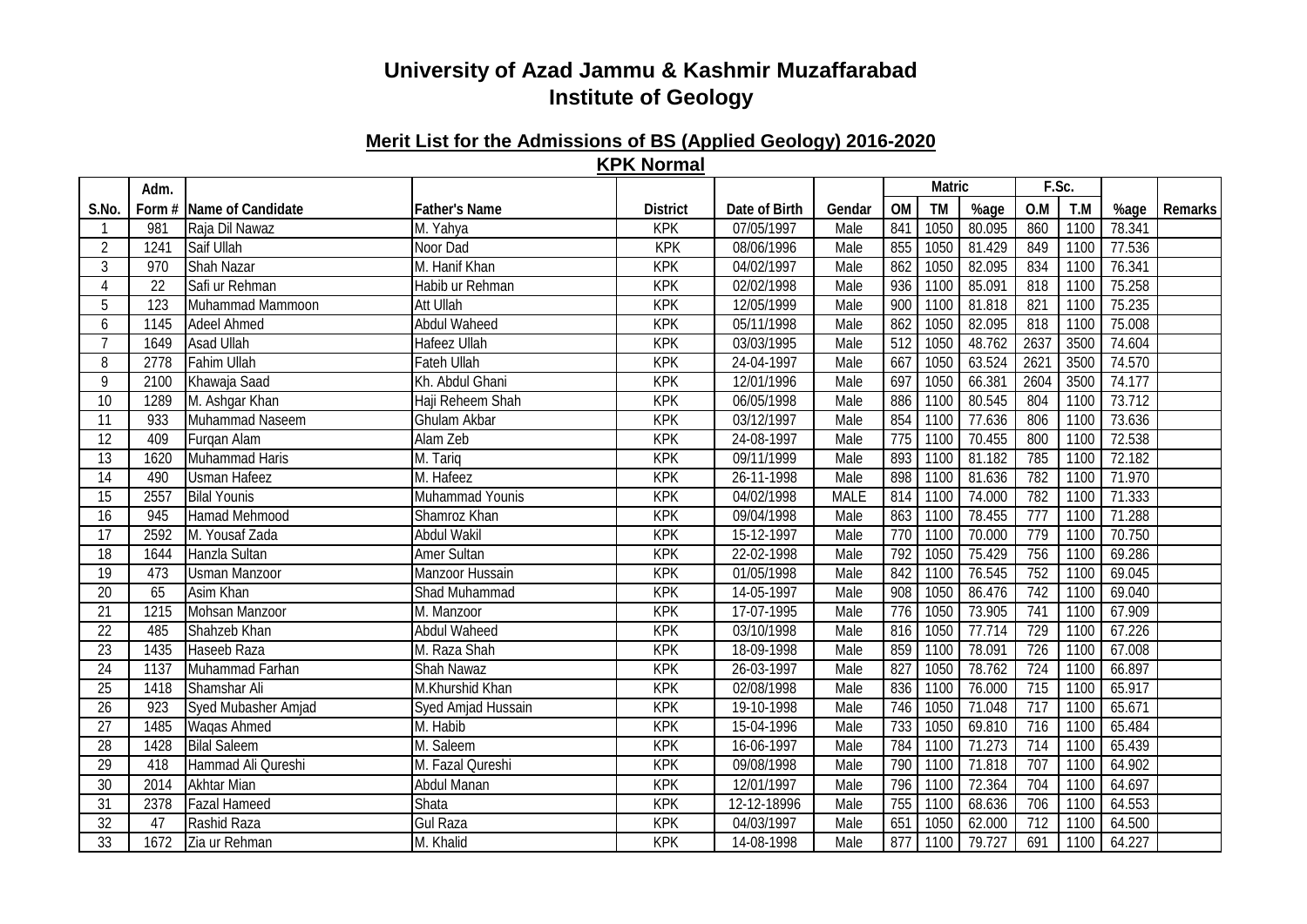| 34 | 973  | M.Ihtesham Haider     | Azhar Qayyum      | <b>KPK</b> | 31-03-1997 | Male | 752  | 21050 | 71.619 | 691 | 1100 | $\big)$ 63.552   |  |
|----|------|-----------------------|-------------------|------------|------------|------|------|-------|--------|-----|------|------------------|--|
| 35 | 1029 | Hasnain Sadiq         | Sadiq             | <b>KPK</b> | 06/02/1999 | Male | 825  | 1100  | 75.000 | 685 | 1100 | $0 \big  63.333$ |  |
| 36 | 718  | Maauz Ali             | <b>Wagif Shah</b> | <b>KPK</b> | 02/05/1998 | Male | 815  | 1100  | 74.091 | 673 | 1100 | $0 \big  62.258$ |  |
|    | 950  | Shoaib Mir            | Mir Nawaz         | <b>KPK</b> | 02/01/1996 | Male | 704  | 1050  | 67.048 | 679 | 1100 | 162.171          |  |
| 38 | 1100 | Rashid Idrees         | Idrees            | <b>KPK</b> | 22-03-1997 | Male | 587  | 1050  | 55.905 | 670 |      | 1100 60.492      |  |
| 39 | 2109 | Raheem Ullah          | Eid Badshah       | <b>KPK</b> | 13-04-1996 | Male | 750  | 1050  | 71.429 | 638 |      | 1100 59.119      |  |
| 40 | 429  | Syed Abdul Basit Shah | Syed Abdul Kalam  | <b>KPK</b> | 04/01/1998 | Male | 822  | 1100  | 74.727 | 602 | 1100 | 56.394           |  |
|    | 446  | Nasir Khan            | Fazal Ghafar      | <b>KPK</b> | 05/06/1998 | Male | 720  | 1100  | 65.455 | 572 | 1100 | $-53.121$        |  |
| 42 | 447  | Irfan Khan            | Fazal Muhammad    | <b>KPK</b> | 05/06/1998 | Male | 637  | 1100  | 57.909 | 537 | 1100 | 49.576           |  |
| 43 | 258  | Mohsin Ali Baloch     | Rafique           | <b>KPK</b> | 03/03/1997 | Male | -515 | 1050  | 49.048 | 499 | 1100 | 45.671           |  |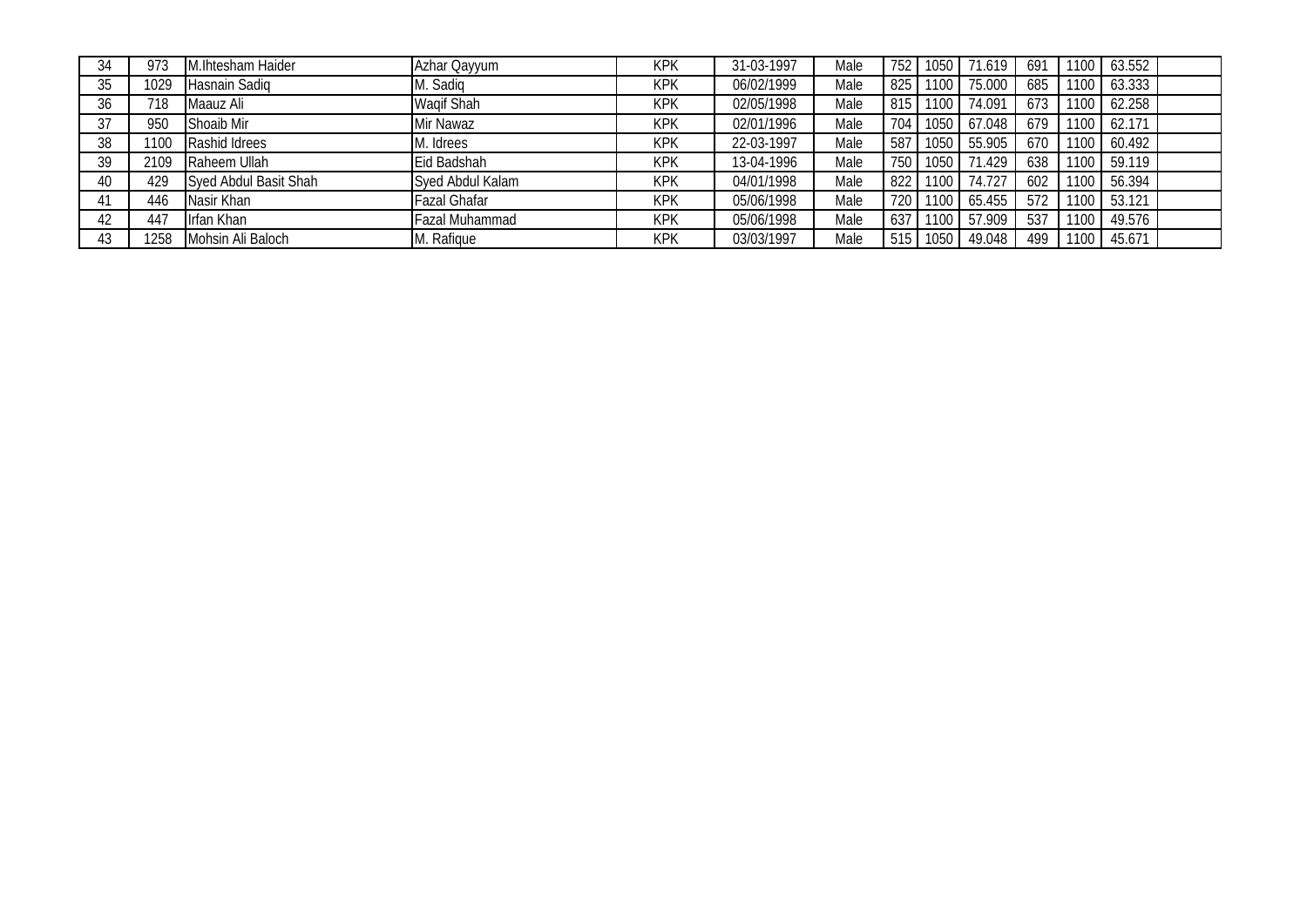## **Balochistan Normal**

|       | Adm. |                        |                           |                 |                               |        |                     | Matric    |                      | $\overline{\phantom{a}}$ | ~<br>.טע.           |        |         |
|-------|------|------------------------|---------------------------|-----------------|-------------------------------|--------|---------------------|-----------|----------------------|--------------------------|---------------------|--------|---------|
| S.No. | ⊱orm | Name of<br>f Candidate | <b>IFather's Name</b>     | <b>District</b> | of Birth<br>Date              | Gendar | $\sim$ $\sim$<br>UM | <b>TM</b> | %aɑe                 | O.M                      | <b>T</b> M<br>∣. IV | %aqe   | Remarks |
|       | 1446 | Auitaba<br>ulam<br>''  | $\sim$<br>I Zulutigar Al. | Balochistan     | $F \cap T$<br>-1997<br>.5-UZ- | Male   | −69∠                | 1050      | <b>\ፍ 0∩ፍ</b><br>JJ. | 2699                     | 3500                | 76.803 |         |

#### **OM TM %age O.M T.M** 1 2448 Soban Khan M. Yaqub Sindh 23/08/1901 Male 601 1100 54.636 732 1100 65.553 **District Date of Birth Gendar Matric F.Sc. Sindh Normal S.No. Form # Name of Candidate Father's Name Adm. %age Remarks**

## **FATA Normal**

|       | Adm.   |                        |                      |                      |               |        |                  | Matric |                 |     | E.Sc. |        |           |
|-------|--------|------------------------|----------------------|----------------------|---------------|--------|------------------|--------|-----------------|-----|-------|--------|-----------|
| S.No. | Form # | Name of Candidate      | <b>Father's Name</b> | <b>District</b>      | Date of Birth | Gendar | OM <sub>1</sub>  | TM     | %aɑe            | O.M | T.M   | %age   | Remarks I |
|       | 1466   | Atizaz Hussan          | Qasim Ali            | - ^ +<br>-AIA        | 06/06/1996    | Male   | 736 l            | 1050   | 70.095          | 643 | 1100  | 59.425 |           |
|       | 1696   | Janan<br><b>IA</b> dib | Abdul Janan          | $ A$ $+$ $A$<br>-AIA | 04/06/1996    | Male   | 708 <sub>1</sub> | 1050   | .429<br>$O/I$ . | 614 | 1100  | 56.786 |           |

#### **Punjab Normal**

|       | Adm. |                          |                       |                 |               |        |     | <b>Matric</b> |             |      | F.Sc. |        |                   |
|-------|------|--------------------------|-----------------------|-----------------|---------------|--------|-----|---------------|-------------|------|-------|--------|-------------------|
| S.No. |      | Form # Name of Candidate | <b>Father's Name</b>  | <b>District</b> | Date of Birth | Gendar | OM  | TM            | %age        | O.M  | T.N   | %age   | Remarks           |
|       | 1609 | Abdul Aziz               | <b>Ghulam Farid</b>   | Punjab          | 29-05-1995    | Male   | 636 | 1050          | 60.571      | 2904 | 3500  | 82.349 |                   |
|       | 1688 | M. Anees Mustafa         | Mian Ghulam Murtaza   | Punjab          | 30-07-1996    | Male   | 950 | 1050          | 90.476      | 864  | 1100  | 79.540 |                   |
|       | 1211 | <b>Umer Ali Waris</b>    | Waris Ali             | Punjab          | 17-02-1997    | Male   | 61  | 1050          | 58.190      | 2693 | 3450  | 77.498 |                   |
|       | 233  | Atif Ali                 | Obaid ur Rehman       | Punjab          | 11/06/1999    | Male   | 57  | 1050          | 54.952      | 2636 | 3500  | 74.749 |                   |
|       | 1212 | Zain Shafiq              | M.Shafiq              | Punjab          | 21-01-1996    | Male   | 520 | 1050          | 49.524      | 2572 | 3450  | 73.846 |                   |
|       | 87   | M. Asharab Ali Khan      | Asif Jamshaid Khan    | Punjab          | 27-11-1997    | Male   | 900 | 1100          | 81.818      | 782  | 1100  | 71.985 |                   |
|       | 2779 | Ali Raza Nazar           | Nazr Hussain          | Punjab          | 12/10/1993    | Male   | 654 | 1050          | 62.286      | 2508 | 3500  | 71.397 |                   |
|       | 98   | <b>Abdul Qadeer</b>      | M. Tahir              | Punjab          | 04/10/1999    | Male   | 824 | 1050          | 78.476      | 340  | 550   | 64.381 |                   |
| Q     | 1621 | Muhammad Saud Mukhtar    | Ch. Mukhtar Hussain   | Punjab          | 06/10/1997    | Male   | 526 | 1050          | 50.095      | 556  | 1100  | 50.508 |                   |
| 10    | 1490 | Syed Hassan Ali Raza     | Syed Nisar Haider     | Punjab          | 19-07-1997    | Male   | 721 | 1050          | 68.667      | 533  | 1100  | 50.139 |                   |
|       | 86   | Zaka Ullah Anwar         | M. Anwar Khna Leghari | Punjab          | 04/02/1998    | Male   | 670 | 1050          | 63.810      | 535  | 1100  | 49.901 |                   |
| 12    | 213  | Danyal Akram             | M. Akram              | Punjab          | 08/02/2000    | Male   | 629 |               | 1100 57.182 |      | 1100  | 4.765  | <b>Result Awa</b> |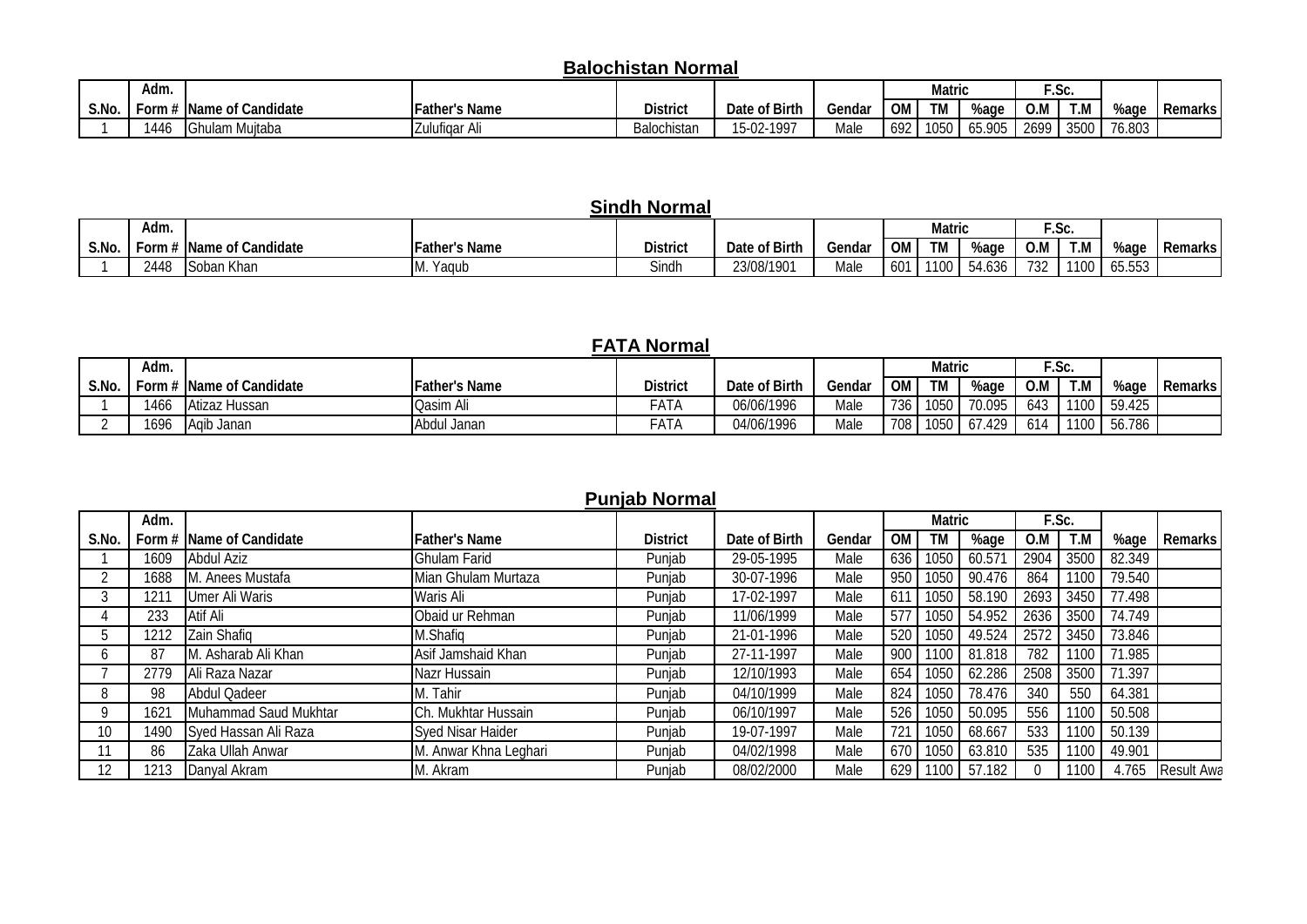## **Northern Arrea Normal**

|              | Adm. |                           |                      |                 |               |        |     | Matric |        |                 | F.Sc. |        |         |
|--------------|------|---------------------------|----------------------|-----------------|---------------|--------|-----|--------|--------|-----------------|-------|--------|---------|
| S.No.        |      | Form # IName of Candidate | <b>Father's Name</b> | <b>District</b> | Date of Birth | Gendar | OM  | TM     | %age   | 0.M             | T.M   | %age   | Remarks |
|              | 1673 | Ejaz Ahmed Dar            | Barkhatullah Khan    | Northern Area   | 20-02-1996    | Male   | 756 | 1100   | 68.727 | 850             | 1100  | 76.561 |         |
|              | 1681 | Inam Ullah                | Abdullah             | Northern Area   | 15-01-1996    | Male   | 614 | 1050   | 58.476 | 813             | 1100  | 72.623 |         |
|              | 2007 | Shah Nawaz                | Shah Zaman           | Northern Area   | 01/01/1997    | Male   | 726 | 1050   | 69.143 | 794             | 1100  | 71.929 |         |
|              | 2597 | Abdufl Wahab              | Abdual Haleme        | Northern Area   | 02/01/1997    | Male   | 648 | 1050   | 61.714 | 770             | 1100  | 69.310 |         |
|              | 1814 | Zaheer ud Din Babar       | Muhammad Ali         | Northern Area   | 07/01/1998    | Male   | 852 | 1050   | 81.143 | 749             | 1100  | 69.179 |         |
| <sub>0</sub> | 1235 | <b>Bashir Alam</b>        | Juma Gul             | Northern Area   | 01/06/1997    | Male   | 709 | 1050   | 67.524 | 737             | 1100  | 67.044 |         |
|              | 2596 | Ejaz Ahmad                | M. Iqbal Ch.         | Northern Area   | 06/09/1995    | Male   | 512 | 1050   | 48.762 | 75 <sup>′</sup> | 1100  | 66.647 |         |
| 8            | 1594 | Tehzeeb UI Hassan         | Gulzar Hussain       | Northern Area   | 03/12/1994    | Male   | 844 | 1050   | 80.381 | 712             | 1100  | 66.032 |         |
| Q            | 2742 | Shazad Gohar              | Nizam ud Din         | Northern Area   | 01/07/1999    | Male   | 440 | 1050   | 41.905 | 730             | 1100  | 64.325 |         |
| 10           | 1980 | Abrar Hussain             | M. Ishaq Khan        | Northern Area   | 01/06/1999    | Male   | 671 | 1050   | 63.905 | 677             | 1100  | 61.742 |         |
|              | 1680 | Mehtab Ali                | Shamsher Ali         | Northern Area   | 15-12-1996    | Male   | 704 | 1050   | 67.048 | 634             | 1100  | 58.421 |         |
| 12           | 1626 | Hayat Akhtar              | Akhtar Hussain       | Northern Area   | 20-08-1997    | Male   | 864 | 1050   | 82.286 | 617             | 1100  | 58.274 |         |
| 13           | 1025 | <b>Wajid Hussain</b>      | Muhammad Ayub        | Northern Area   | 08/09/1999    | Male   | 599 | 1050   | 57.048 | 639             | 1100  | 58.004 |         |
| 14           | 1595 | M. Nawaz                  | M. Abbaas            | Northern Area   | 20-07-1997    | Male   | 688 | 1050   | 65.524 | 626             | 1100  | 57.627 |         |
| 15           | 1699 | Shokat Ali                | Rozi Ali             | Northern Area   | 25-04-1998    | Male   | 681 | 1050   | 64.857 | 621             | 1100  | 57.155 |         |
| 16           | 2631 | <b>MILYAS</b>             | <b>ABID HUSSAIN</b>  | Sakardu         | 06/06/1997    | Male   | 730 | 1050   | 69.524 | 556             | 730   | 75.364 |         |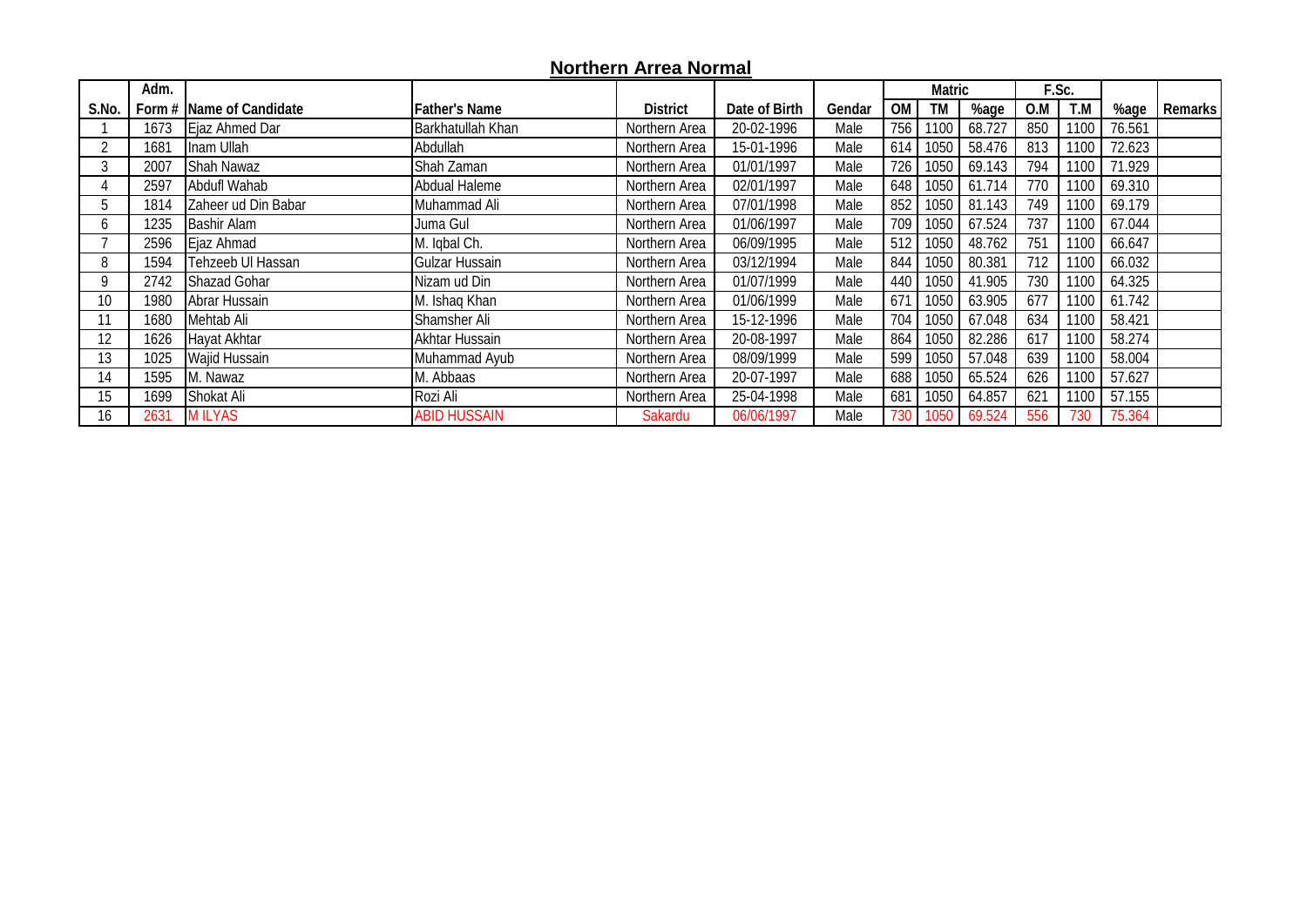#### **1st Merit List for the Admissions of BS (Applied Geology) 2016-2020**

**Date: 05-10-2016 to 07-10-2016**

#### **Northern Area Self**

|       | Adm. |                          |                       |                     |               |             |           | <b>Matric</b> |        |                 | F.Sc. |        |                |
|-------|------|--------------------------|-----------------------|---------------------|---------------|-------------|-----------|---------------|--------|-----------------|-------|--------|----------------|
| S.No. |      | Form # Name of Candidate | <b>Father's Name</b>  | <b>District</b>     | Date of Birth | Gendar      | <b>OM</b> | <b>TM</b>     | %age   | O.M             | T.M   | %age   | <b>Remarks</b> |
|       | 296  | Sartai Alam              | Maujeeb ur Rehman     | Northern Area       | 24-03-1995    | Male        | 756       | 1100          | 68.727 | 75 <sup>′</sup> | 1100  | 68.311 |                |
|       | 1892 | Nasrullah                | <b>Bin Yameen</b>     | Northern Area       | 20-09-1998    | Male        | 649       | 850           | 76.353 | 822             | 1100  | 74.863 |                |
|       | 1862 | Nasullah Khan            | Noor Ali              | Northern Area       | 06/12/1999    | Male        | 794 I     | 1050          | 75.619 | 730             | 1100  | 67.135 |                |
|       | 1594 | Tehzeeb ul Hassan        | <b>Gulzar Hussain</b> | Northern Area       | 03/12/1994    | <b>MALE</b> | 844       | 1050          | 80.381 | 712             | 1100  | 66.032 |                |
| .b    | 1634 | Waseem Akram             | Ibrahim               | Northern Area       | 15-11-97      | MALE        | 650 l     | 1050          | 61.905 | 692             | 1100  | 62.825 |                |
| O.    | 1980 | Abrar Hussain            | M. Ishaq Khan         | Northern Area       | 01/06/1999    | Male        | 671       | 1050          | 63.905 | 677             | 1100  | 61.742 |                |
|       |      |                          |                       | <b>Waiting List</b> |               |             |           |               |        |                 |       |        |                |
|       | 1616 | Sameer Aziz              | <b>Abdul Aziz</b>     | Northern Area       | 11/10/1999    | Male        | 764       | 1050          | 72.762 | 637             | 1100  | 59.147 |                |
| 8     | 1680 | Mehtab Ali               | Shamsher Ali          | Northern Area       | 15-12-1996    | Male        | 704 l     | 1050          | 67.048 | 634             | 1100  | 58.421 |                |
| Q     | 799  | <b>Israr Ahmed</b>       | Mursaleen Khan        | Northern Area       | 12/05/1998    | Male        | 410       | 850           | 48.235 | 652             | 1100  | 58.353 |                |
| 10    | 1893 | Zakaullah                | m> Hussain            | Northern Area       | 12-05-199     | Male        | 692       | 1050          | 65.905 | 626             | 1100  | 57.659 |                |
|       | 1595 | M. Nawaz                 | M. Abbaas             | Northern Area       | 20-07-1997    | Male        | 688       | 1050          | 65.524 | 626             | 1100  | 57.627 |                |
| 12    | 2142 | M. Iftikhar              | M. Bashir Shah        | Northern Area       | 15-07-1997    | Male        | 791       | 1050          | 75.333 | 596             | 1100  | 55.944 |                |
| 13    | 2758 | Imran Hayyat             | <b>Abdul Qadir</b>    | Northern Area       | 24-03-96      | MALE        | 532       | 1050          | 50.667 | 593             | 1100  | 53.639 |                |
| 14    | 2481 | Himayat Ali              | Ghulam Muhamamd Nor   | Northern Area       | 25-07-1996    | Male        | 627       | 1050          | 59.714 | 561             | 1100  | 51.726 |                |

*Member Member Chairman Admission Committee Admission Committee Admission Committee*

|       |        |                                |                      | <b>Sindh Self</b> |               |        |           |           |        |     |               |        |         |
|-------|--------|--------------------------------|----------------------|-------------------|---------------|--------|-----------|-----------|--------|-----|---------------|--------|---------|
|       | Adm.   |                                |                      |                   |               |        |           | Matric    |        |     | ີເ^<br>. باك. |        |         |
| S.No. | Form # | <sup>*</sup> Name of Candidate | <b>Father's Name</b> | <b>District</b>   | Date of Birth | Gendar | <b>OM</b> | <b>TM</b> | %age   | O.M | T.M           | %age   | Remarks |
|       | 2448   | Soban Khan                     | IM.<br>Yagub         | Sindh             | 23/08/1901    | Male   | 601       | 1100      | 54.636 | 732 | 1100          | 65.553 |         |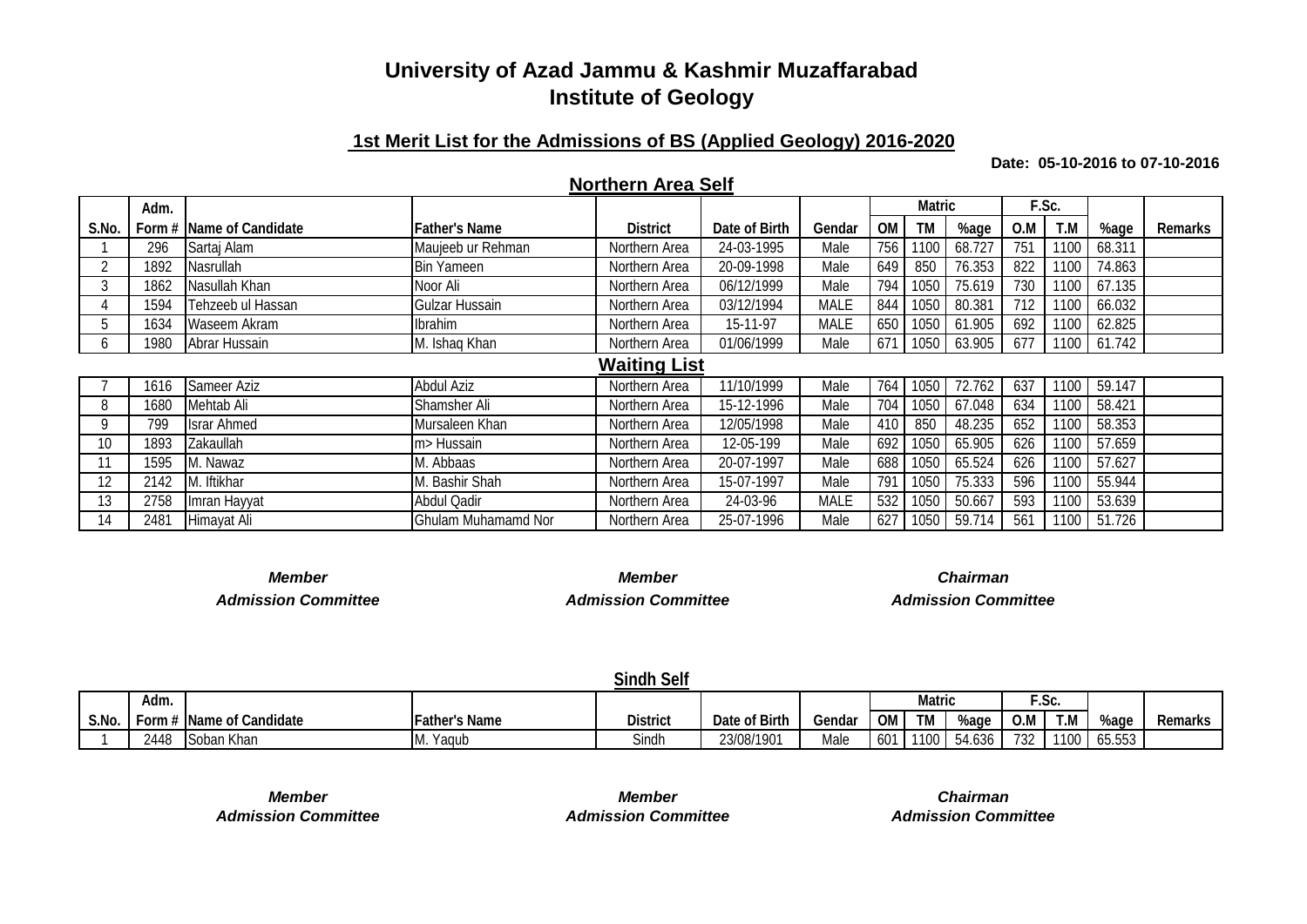## **1st Merit List for the Admissions of BS (Applied Geology) 2016-2020**

#### **Date: 05-10-2016 to 07-10-2016**

|       |      |                          |                      | <b>FATA Self</b>    |               |        |     |                   |        |     |       |        |         |
|-------|------|--------------------------|----------------------|---------------------|---------------|--------|-----|-------------------|--------|-----|-------|--------|---------|
|       | Adm. |                          |                      |                     |               |        |     | <b>Matric</b>     |        |     | F.Sc. |        |         |
| S.No. |      | Form # Name of Candidate | <b>Father's Name</b> | <b>District</b>     | Date of Birth | Gendar | OМ  | <b>TM</b>         | %age   | 0.M | T.M   | %age   | Remarks |
|       | 2814 | Arif Hussain             | Gulam Akbar          | FATA                | 01/04/1997    | Male   | 897 | 1050              | 85.429 | 756 | 1100  | 70.119 |         |
|       | 1988 | Ali Khan                 | Ashig Hussain        | FATA                | 22-06-1997    | Male   | 804 | 1050              | 76.571 | 758 | 1100  | 69.548 |         |
|       | 756  | Musadiq Hussain          | Shabir Hussain       | FATA                | 05/12/1996    | Male   | 744 | 1050              | 70.857 | 749 | 1100  | 68.321 |         |
|       | 926  | <b>Tanwir Ali</b>        | Azmat Ali            | <b>FATA</b>         | 01/08/1998    | Male   | 745 | 1100 <sub>1</sub> | 67.727 | 672 | 1100  | 61.644 |         |
|       |      |                          |                      | <b>Waiting List</b> |               |        |     |                   |        |     |       |        |         |
|       | 2486 | Rashid Ali               | Gul Ali              | FATA                | 20-03-1999    | Male   | 636 | 1050              | 60.571 | 581 | 1100  | 53.464 |         |
|       | 1656 | Muntaizir Mehdi          | Manzhar Hussain      | FATA                | 15-03-1997    | Male   | 661 | 1050              | 62.952 | 543 | 1100  | 50.496 |         |
|       | 1437 | Shahid Hussain           | Hamid Hussain        | FATA                | 04/02/1998    | Male   | 653 | 100               | 59.364 | 536 | 1100  | 49.614 |         |
|       | 1661 | M. Anas Afridi           | Abidullah Khan       | FATA                | 19-12-1998    | Male   | 666 | 100               | 60.545 | 527 | 1100  | 48.962 |         |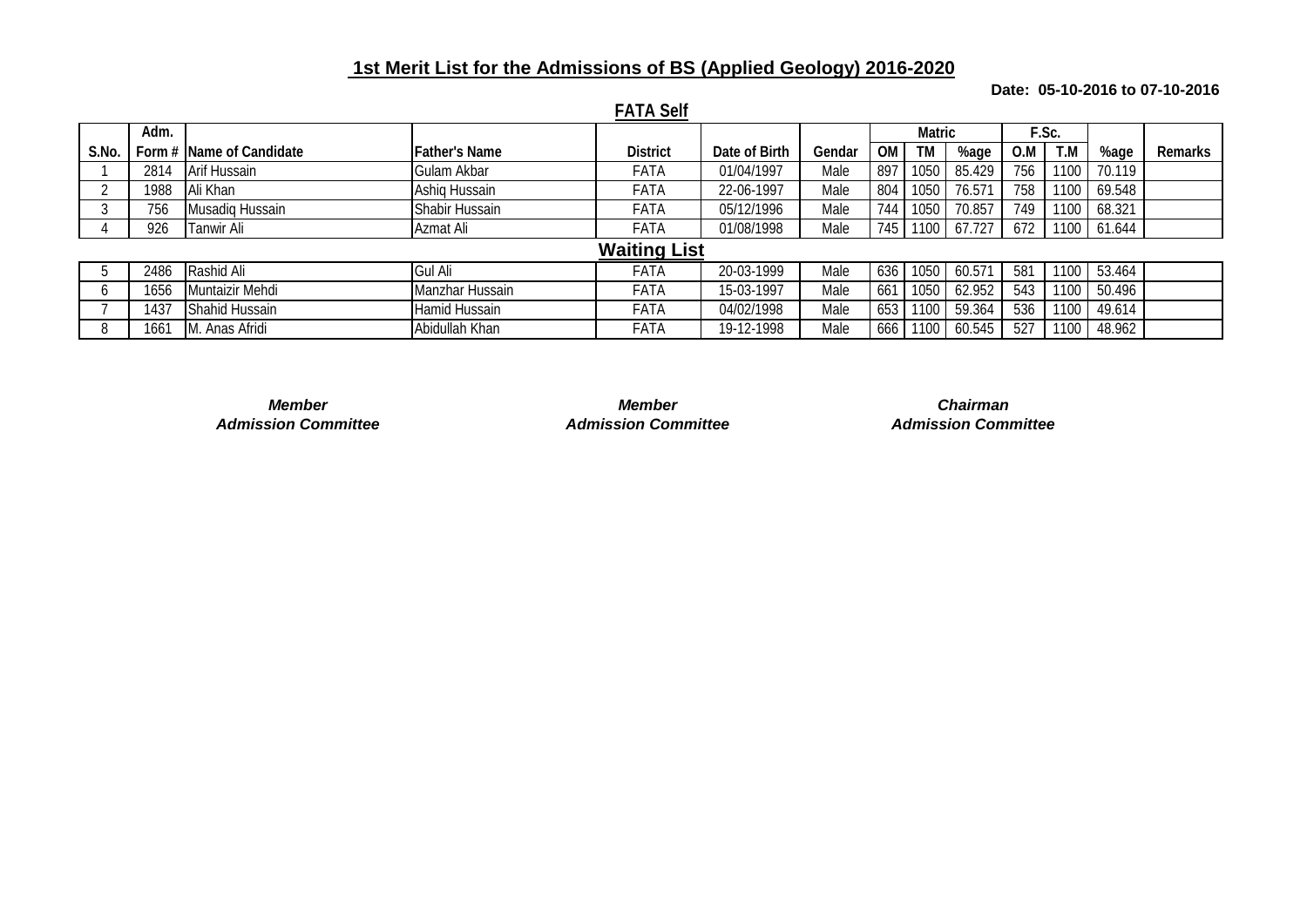## **1st Merit List for the Admissions of BS (Applied Geology) 2016-2020**

#### **Date: 05-10-2016 to 07-10-2016**

|                 | Adm. |                          |                        |                     |               |        |           | <b>Matric</b> |        | F.Sc.    |      |        |                      |
|-----------------|------|--------------------------|------------------------|---------------------|---------------|--------|-----------|---------------|--------|----------|------|--------|----------------------|
| S.No.           |      | Form # Name of Candidate | <b>Father's Name</b>   | <b>District</b>     | Date of Birth | Gendar | <b>OM</b> | <b>TM</b>     | %age   | O.M      | T.M  | %age   | Remarks              |
|                 | 1609 | <b>Abdul Aziz</b>        | <b>Ghulam Farid</b>    | Punjab              | 29-05-1995    | Male   | 636       | 1050          | 60.571 | 2904     | 3500 | 82.349 |                      |
| $\overline{2}$  | 1688 | M. Anees Mustafa         | Mian Ghulam Murtaza    | Punjab              | 30-07-1996    | Male   | 950       | 1050          | 90.476 | 864      | 1100 | 79.540 |                      |
| 3               | 2783 | Zohaib Hassan Kiani      | Atta Husain            | Punjab              | 01/01/1998    | Male   | 948       | 1050          | 90.286 | 848      | 1100 | 78.190 |                      |
| 4               | 1211 | <b>Umer Ali Waris</b>    | Waris Ali              | Punjab              | 17-02-1997    | Male   | 611       | 1050          | 58.190 | 2693     | 3450 | 77.498 |                      |
| 5               | 2456 | Mubeen Islam             | Abdus Salam            | Punjab              | 20-09-93      | Male   | 833       | 1050          | 79.333 | 2704     | 3500 | 77.315 |                      |
| 6               | 2617 | Ch. Ahmad Ali            | Ch. M. Izhar           | Punjab              | 26-12-1998    | Male   | 738       | 1050          | 70.286 | 2641     | 3500 | 75.313 |                      |
|                 | 1530 | Nisar Ali                | Iftikhar Ali           | Punjab              | 11/01/1999    | Male   | 749       | 1100          | 68.091 | 826      | 1100 | 74.508 |                      |
| 8               | 1212 | Zain Shafiq              | M.Shafiq               | Punjab              | 21-01-1996    | Male   | 520       | 1050          | 49.524 | 2572     | 3450 | 73.846 |                      |
| 9               | 211  | Abdul Wajid              | m. Ashfaq              | Punjab              | 07-05-1998    | Male   | 654       | 1050          | 62.286 | 2542     | 3500 | 72.341 |                      |
| 10              | 26   | M. Asharab Ali Khan      | Asif Jamshaid Khan     | Punjab              | 27-11-1997    | Male   | 900       | 1100          | 81.818 | 782      | 1100 | 71.985 |                      |
| 11              | 2779 | Ali Raza Nazar           | Nazr Hussain           | Punjab              | 12/10/1993    | Male   | 654       | 1050          | 62.286 | 2508     | 3500 | 71.397 |                      |
| 12              | 285  | Muhammad Naveed          | Ashiq Muhammad         | Punjab              | 03/01/1998    | Male   | 621       | 1050          | 59.143 | 2503     | 3500 | 71.171 |                      |
| 13              | 2784 | M. Adeel Asghar          | Asghar Ali             | Punjab              | 30-06-1998    | Male   | 917       | 1050          | 87.333 | 760      | 1100 | 70.611 |                      |
| 14              | 2131 | M. Wasig Hannan          | Nazeer Ahmad Shaid     | Punjab              | 12/08/1996    | Male   | 692       | 1050          | 65.905 | 2458     | 3500 | 70.108 |                      |
| 15              | 2483 | M. Ahmad                 | Muhammad Arif          | Punjab              | 02/01/1999    | Male   | 709       | 1050          | 67.524 | 770      | 1100 | 69.794 |                      |
|                 |      |                          |                        | <b>Waiting List</b> |               |        |           |               |        |          |      |        |                      |
| 16              | 215  | Abdullah Zaheer          | Zaheer Ahmad           | Punjab              | 24-03-1987    | Male   | 908       | 1050          | 86.476 | 694      | 1100 | 65.040 |                      |
| 17              | 2623 | Muhammad Asaf Faroog     | Muhammad Faroog        | Punjab              | 16-08-97      | Male   | 718       | 1050          | 68.381 | 703      | 1100 | 64.282 |                      |
| 18              | 2524 | Haseeb Ullah             | Igbla Farid Khan       | Punjab              | 06/11/1998    | Male   | 798       | 1050          | 76.000 | 690      | 1100 | 63.833 |                      |
| 19              | 2525 | Haseeb Ullah             | Igbla Farid Khan       | Punjab              | 06/11/1998    | Male   | 798       | 1050          | 76.000 | 690      | 1100 | 63.833 |                      |
| 20              | 1198 | M. Irfan Taj             | Taja M. Khan           | Punjab              | 11/11/1997    | Male   | 704       | 1050          | 67.048 | 693      | 1100 | 63.337 |                      |
| 21              | 1197 | M. Hamza Rafique         | M. Rafique             | Punjab              | 08/07/1996    | Male   | 786       | 1050          | 74.857 | 678      | 1100 | 62.738 |                      |
| 22              | 1624 | <b>Abdul Mateen</b>      | Malik Anwar Javed      | Punjab              | 06/04/1996    | Male   | 688       | 1050          | 65.524 | 657      | 1100 | 60.210 |                      |
| $\overline{23}$ | 82   | Zaka Ullah Anwar         | M. Anwar Khna Leghari  | Punjab              | 04/02/1998    | Male   | 670       | 1050          | 63.810 | 535      | 1100 | 49.901 |                      |
| 24              | 424  | Syeda Shaneez Bukhari    | Syed Saghir Ahmed Shah | Punjab              | 05/07/1995    | Female | 674       | 1050          | 64.190 | 516      | 1100 | 48.349 |                      |
| 25              | 3    | Muhammad Abbas           | Maiwah Khan            | Punjab              | 14-08-1999    | Male   | 918       | 1100          | 83.455 | 397      | 1100 | 40.038 |                      |
| 26              | 1213 | Danyal Akram             | M. Akram               | Punjab              | 08/02/2000    | Male   | 629       | 1100          | 57.182 | $\Omega$ | 1100 |        | 4.765 Result Awaited |

**Punjab Self**

*Admission Committee Admission Committee Admission Committee*

*Member Member Chairman*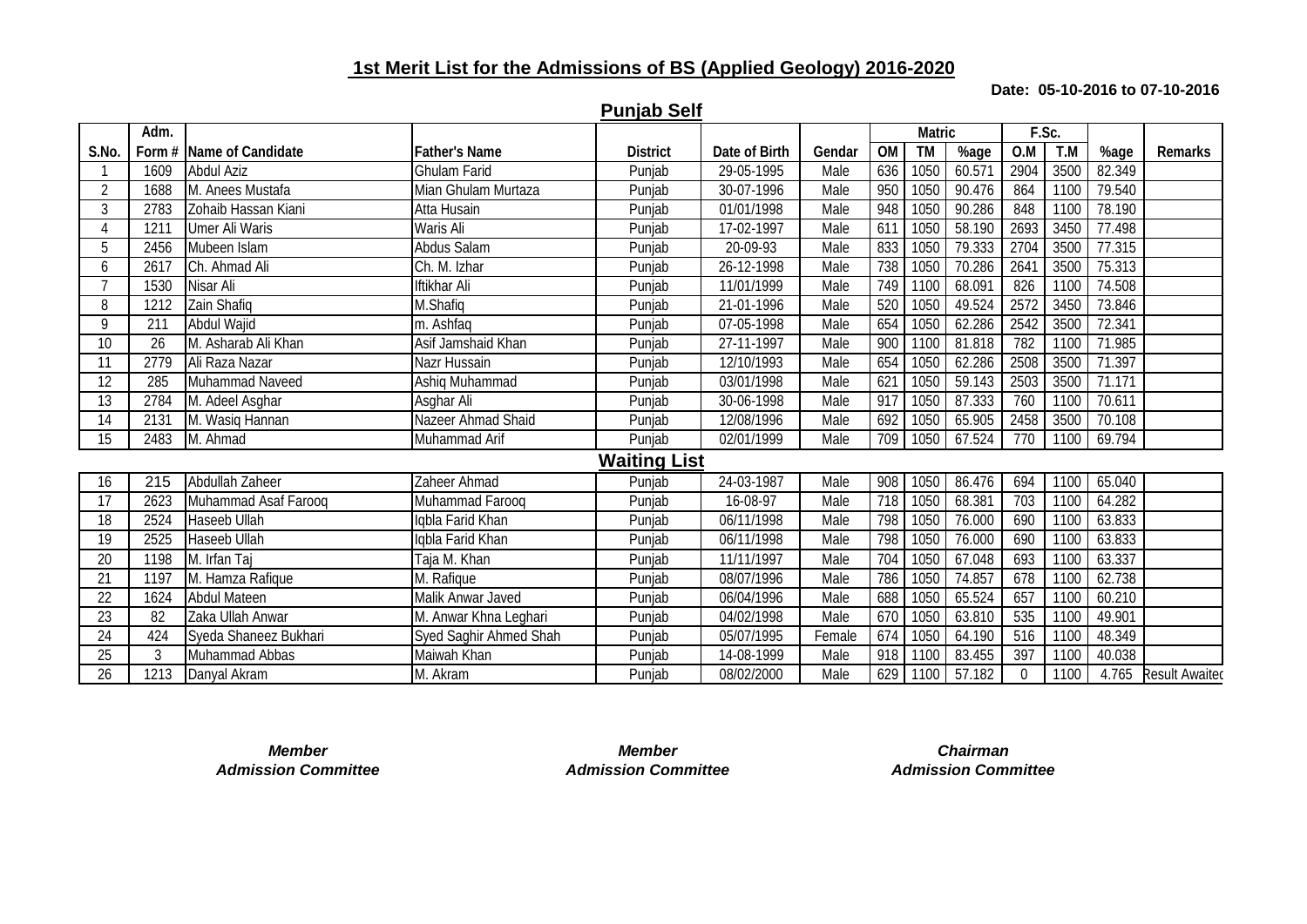# **1st Merit List for the Admissions of BS (Applied Geology) 2016-2020**

#### **Date: 05-10-2016 to 07-10-2016**

|                 | Adm. |                          |                       |                     |               |        |                 | <b>Matric</b> |        | F.Sc. |      |        |         |
|-----------------|------|--------------------------|-----------------------|---------------------|---------------|--------|-----------------|---------------|--------|-------|------|--------|---------|
| S.No.           |      | Form # Name of Candidate | <b>Father's Name</b>  | <b>District</b>     | Date of Birth | Gendar | $\overline{OM}$ | <b>TM</b>     | %age   | O.M   | T.M  | %age   | Remarks |
|                 | 729  | Muhammad Haris           | M. Tarig              | KPK                 | 09/11/1999    | Male   | 893             | 1100          | 81.182 | 785   | 1100 | 72.182 |         |
| $\overline{2}$  | 947  | Muhammad Junaid          | Muhammad Pervaiz      | <b>KPK</b>          | 25-05-1995    | Male   | 837             | 1050          | 79.714 | 814   | 1100 | 74.476 |         |
| $\overline{3}$  | 730  | Muhammad Ali             | Muhammad Hanif        | <b>KPK</b>          | 17-03-1998    | Male   | 860             | 1050          | 81.905 | 811   | 1100 | 74.409 |         |
| $\overline{4}$  | 2100 | Khawaja Saad             | Kh. Abdul Ghani       | <b>KPK</b>          | 12/01/1996    | Male   | 697             | 1050          | 66.381 | 2604  | 3500 | 74.177 |         |
| 5               | 2412 | Rahat Hussain            | Anayat Ullah          | <b>KPK</b>          | 02/01/1998    | Male   | 814             | 1100          | 74.000 | 815   | 1100 | 74.083 |         |
| 6               | 1417 | Abbas Khan               | Taj Wali Khan         | <b>KPK</b>          | 26-01-1997    | Male   | 777             | 1050          | 74.000 | 811   | 1100 | 73.750 |         |
| $\overline{7}$  | 922  | Hamza Ali                | <b>Ghulam Nabi</b>    | <b>KPK</b>          | 13-03-1998    | Male   | 870             | 1100          | 79.091 | 805   | 1100 | 73.674 |         |
| 8               | 1003 | Jawad Khan               | Munir Khan            | <b>KPK</b>          | 03/06/1996    | Male   | 860             | 1100          | 78.182 | 795   | 1100 | 72.765 |         |
| $\overline{9}$  | 1004 | Farhan Sabir             | Sabir Ali             | <b>KPK</b>          | 03/01/1997    | Male   | 833             | 1050          | 79.333 | 789   | 1100 | 72.361 |         |
| $\overline{10}$ | 2838 | <b>Irshad Ahmad</b>      | Zahir Shah            | <b>KPK</b>          | 04/10/1996    | Male   | 656             | 1050          | 62.476 | 2489  | 3450 | 71.873 |         |
| 11              | 2557 | <b>Bilal Younis</b>      | Muhammad Younis       | <b>KPK</b>          | 04/02/1998    | Male   | 814             | 1100          | 74.000 | 782   | 1100 | 71.333 |         |
| $\overline{12}$ | 945  | Hamad Mehmood            | Shamroz Khan          | <b>KPK</b>          | 09/04/1998    | Male   | 863             | 1100          | 78.455 | 777   | 1100 | 71.288 |         |
| 13              | 2592 | M. Yousaf Zada           | <b>Abdul Wakil</b>    | <b>KPK</b>          | 15-12-1997    | Male   | 770             | 1100          | 70.000 | 779   | 1100 | 70.750 |         |
| 14              | 985  | Aaqib Mehmood            | <b>Abdul Zahoor</b>   | <b>KPK</b>          | 14-01-1998    | Male   | 868             | 1100          | 78.909 | 762   | 1100 | 70.076 |         |
| 15              | 143  | Jehangir Khan            | Haji Amin Gul         | <b>KPK</b>          | 20-04-1996    | Male   | 715             | 1050          | 68.095 | 764   | 1100 | 69.341 |         |
|                 |      |                          |                       | <b>Waiting List</b> |               |        |                 |               |        |       |      |        |         |
| 16              | 1694 | Sheryar Ali Shah         | Syed Zulfiqar H. Shah | <b>KPK</b>          | 06-08-198     | Male   | 808             | 1100          | 73.455 | 758   | 1100 | 69.288 |         |
| $\overline{17}$ | 716  | Salahudin Khursheed      | Anwar Khursheed       | <b>KPK</b>          | 14-04-1998    | Male   | 828             | 1100          | 75.273 | 754   | 1100 | 69.106 |         |
| $\overline{18}$ | 473  | <b>Usman Manzoor</b>     | Manzoor Hussain       | <b>KPK</b>          | 01/05/1998    | Male   | 842             | 1100          | 76.545 | 752   | 1100 | 69.045 |         |
| 19              | 18   | <b>Asim Khan</b>         | <b>Shad Muhammad</b>  | <b>KPK</b>          | 14-05-1997    | Male   | 908             | 1050          | 86.476 | 742   | 1100 | 69.040 |         |
| $\overline{20}$ | 1424 | Ahsan Naseem             | M. Naseem             | <b>KPK</b>          | 24-01-1999    | Male   | 839             | 1100          | 76.273 | 752   | 1100 | 69.023 |         |
| 21              | 1484 | <b>Ameer Muavia</b>      | Qari M. Gulab         | KPK                 | 07/11/1997    | Male   | 829             | 1100          | 75.364 | 748   | 1100 | 68.614 |         |
| 22              | 1215 | Mohsan Manzoor           | M. Manzoor            | <b>KPK</b>          | 17-07-1995    | Male   | 776             | 1050          | 73.905 | 741   | 1100 | 67.909 |         |
| 23              | 1697 | Hamza Ishaq              | Muhammad Ishaq        | <b>KPK</b>          | 29-04-1996    | Male   | 683             | 1100          | 62.091 | 751   | 1100 | 67.758 |         |
| $\overline{24}$ | 960  | Abbas Muthaheri          | Ayub Ali              | <b>KPK</b>          | 30-08-1997    | Male   | 820             | 1050          | 78.095 | 734   | 1100 | 67.675 |         |
| 25              | 485  | Shahzeb Khan             | <b>Abdul Waheed</b>   | <b>KPK</b>          | 03/10/1998    | Male   | 816             | 1050          | 77.714 | 729   | 1100 | 67.226 |         |
| 26              | 1137 | Muhammad Farhan          | <b>Shah Nawaz</b>     | <b>KPK</b>          | 26-03-1997    | Male   | 827             | 1050          | 78.762 | 724   | 1100 | 66.897 |         |
| 27              | 1667 | M. Saleem                | Muqarab Khan          | <b>KPK</b>          | 08/08/1995    | Male   | 720             | 1050          | 68.571 | 733   | 1100 | 66.798 |         |
| $\overline{28}$ | 980  | <b>Fahad Faraz Khan</b>  | <b>Dilfaraz Khan</b>  | <b>KPK</b>          | 13-09-1998    | Male   | 541             | 1100          | 49.182 | 747   | 1100 | 66.348 |         |
| 29              | 423  | <b>Sharjeel Raza</b>     | Raz Ahmed Jan         | <b>KPK</b>          | 11/03/1997    | Male   | 638             | 1050          | 60.762 | 730   | 1100 | 65.897 |         |
| 30              | 1638 | <b>Syed Feroz Shah</b>   | Zahir Shah            | <b>KPK</b>          | 04/04/1995    | Male   | 673             | 1050          | 64.095 | 726   | 1100 | 65.841 |         |
| 31              | 1485 | Waqas Ahmed              | M. Habib              | <b>KPK</b>          | 15-04-1996    | Male   | 733             | 1050          | 69.810 | 716   | 1100 | 65.484 |         |
| 32              | 1464 | Anees Imtiaz             | Imtiaz Khan           | <b>KPK</b>          | 04/01/1999    | Male   | 764             | 1100          | 69.455 | 715   | 1100 | 65.371 |         |
| 33              | 1449 | Kaleem Fiaz              | M. Fiaz               | <b>KPK</b>          | 16-02-1999    | Male   | 877             | 1100          | 79.727 | 699   | 1100 | 64.894 |         |
| 34              | 2014 | <b>Akhtar Mian</b>       | Abdul Manan           | <b>KPK</b>          | 12/01/1997    | Male   | 796             | 1100          | 72.364 | 704   | 1100 | 64.697 |         |
| 35              | 2378 | <b>Fazal Hameed</b>      | Shata                 | <b>KPK</b>          | 12-12-18996   | Male   | 755             | 1100          | 68.636 | 706   | 1100 | 64.553 |         |

**KPK Self**